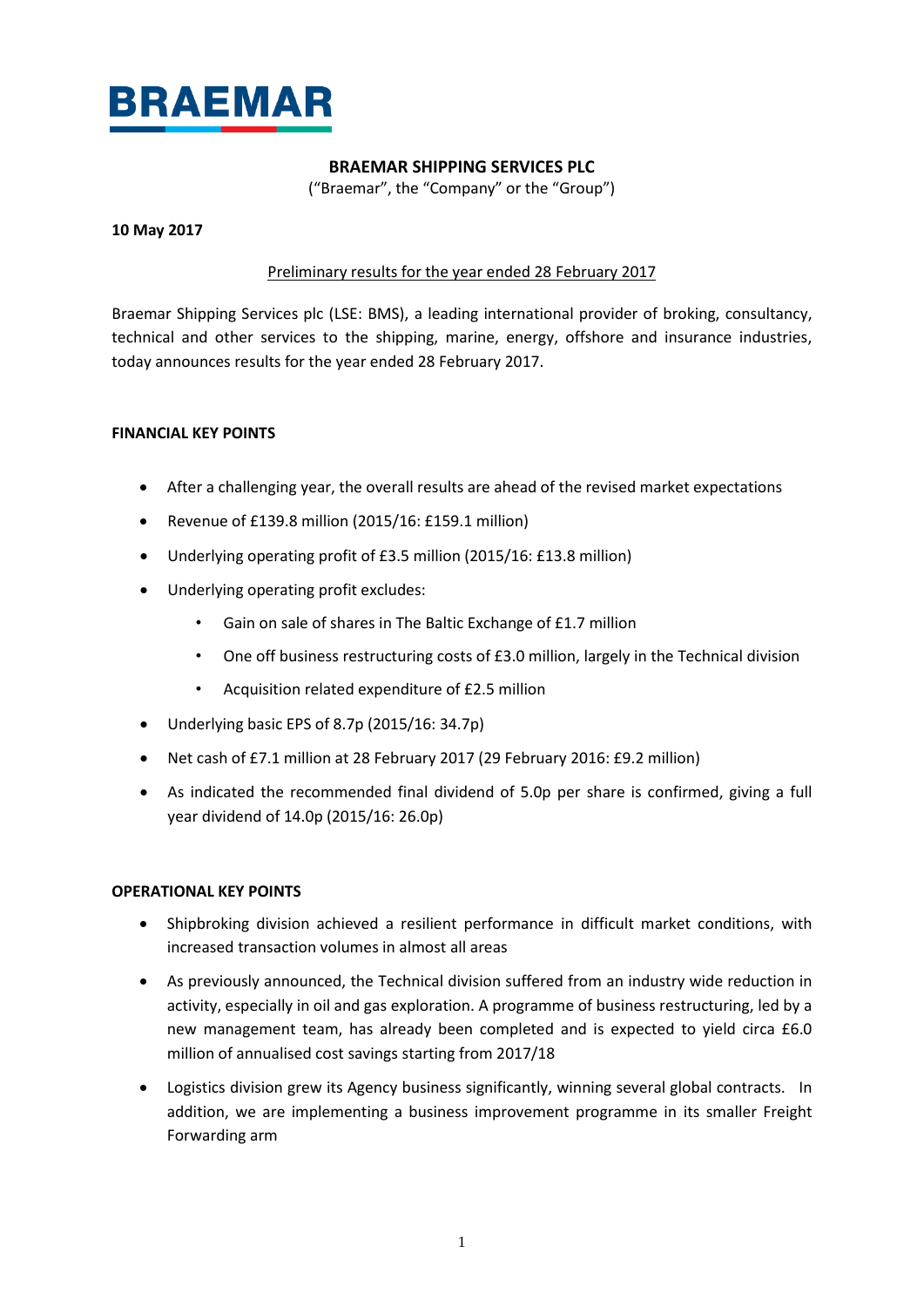#### **David Moorhouse CBE, Chairman of Braemar, commenting on the results and the outlook said:**

"As previously announced, Braemar experienced a challenging year and all of our divisional teams worked hard to deliver business performance for the Group. Tough action was taken in the Technical division to restructure our businesses and address the cost base in this economic climate. Despite this we have maintained our core skills and capabilities and, as a result, are well placed for the future."

"The current financial year has started in line with the Board's expectations and we remain confident in our long term strategy to grow the business through both organic and acquisitive business development."

#### **SUMMARY FINANCIAL RESULTS**

|                                 | <b>Underlying* Results</b> |                   | <b>Reported Results</b> |                   |
|---------------------------------|----------------------------|-------------------|-------------------------|-------------------|
|                                 | 2016/17                    | 2015/16           | 2016/17                 | 2015/16           |
| Revenue                         | £139.8m                    | £159.1m           | £139.8m                 | £159.1m           |
| Operating Profit / (Loss)       | £3.5m                      | £13.8m            | $E(0.3)$ m              | £10.3m            |
| <b>Basic Earnings per Share</b> | 8.73p                      | 34.70p            | (1.66)p                 | 23.23p            |
| Full Year Dividend per Share    | 14.0p                      | 26.0 <sub>p</sub> | 14.0p                   | 26.0 <sub>p</sub> |

\* Underlying measures above are before non recurring specific items, including restructuring costs, gain on sale of shares in The Baltic Exchange and acquisition related costs:

|                                   | <b>Specific Items</b> |            |  |
|-----------------------------------|-----------------------|------------|--|
|                                   | 2016/17               | 2015/16    |  |
| Restructuring costs               | $f(3.0)$ m            |            |  |
| Gain on sale of investment        | f1.7m                 |            |  |
| Acquisition related expenditure   | $f(2.5)$ m            | $f(2.7)$ m |  |
| Acquisition related restructuring |                       | $E(0.8)$ m |  |

This announcement contains inside information for the purposes of Article 7 of EU Regulation 596/2014.

#### **For further information, contact:**

| <b>Braemar Shipping Services</b>                   |                          |
|----------------------------------------------------|--------------------------|
| James Kidwell, Chief Executive                     | Tel +44 (0) 20 3142 4100 |
| Louise Evans, Finance Director                     | Tel +44 (0) 20 3142 4100 |
| <b>Stockdale Securities</b>                        |                          |
| Robert Finlay / Antonio Bossi / Henry Willcocks    | Tel +44 (0) 20 7601 6100 |
| <b>Buchanan</b>                                    |                          |
| Charles Ryland / Victoria Hayns / Stephanie Watson | Tel +44 (0) 20 7466 5000 |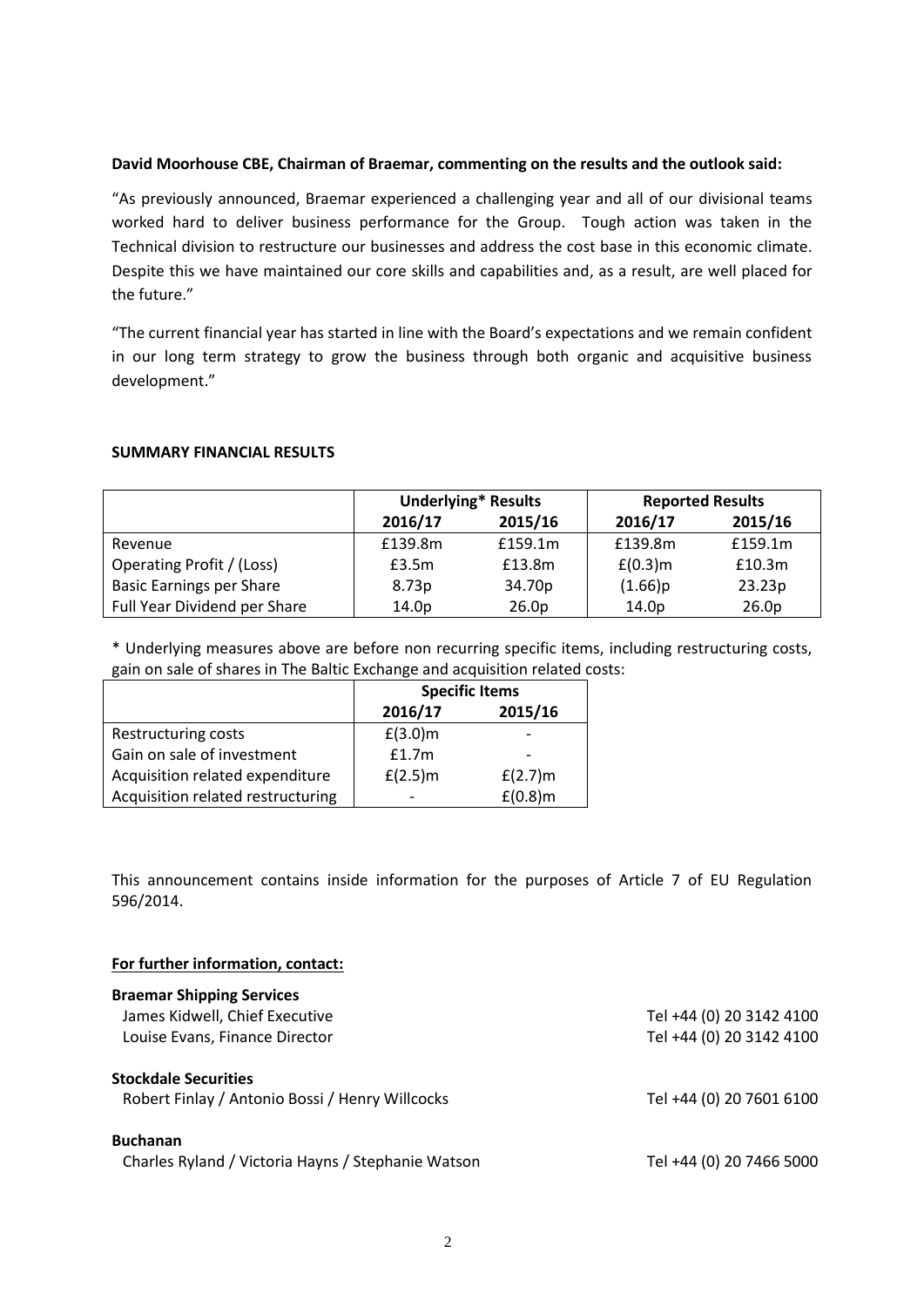#### **Alternative Profit Measures ("APMs")**

Braemar uses APMs as key financial indicators to assess the underlying performance of the Group. Management considers the APMs used by the Group to better reflect business performance and provide useful information to investors and other interested parties. Our APMs include underlying operating profit and underlying earnings per shares. Explanations of these terms and their calculation are shown in summary above and in detail in our Financial Review.

#### **About Braemar Shipping Services plc**

Braemar Shipping Services plc is a leading international provider of knowledge and skill-based services to the shipping, marine, energy, offshore and insurance industries. Founded in 1972, Braemar employs approximately 850 people in more than 70 locations worldwide across its Shipbroking, Technical and Logistics divisions.

Braemar joined the Official List of the London Stock Exchange in November 1997 and trades under the symbol BMS.

For more information, including our investor presentation, visit [www.braemar.com](http://www.braemar.com/)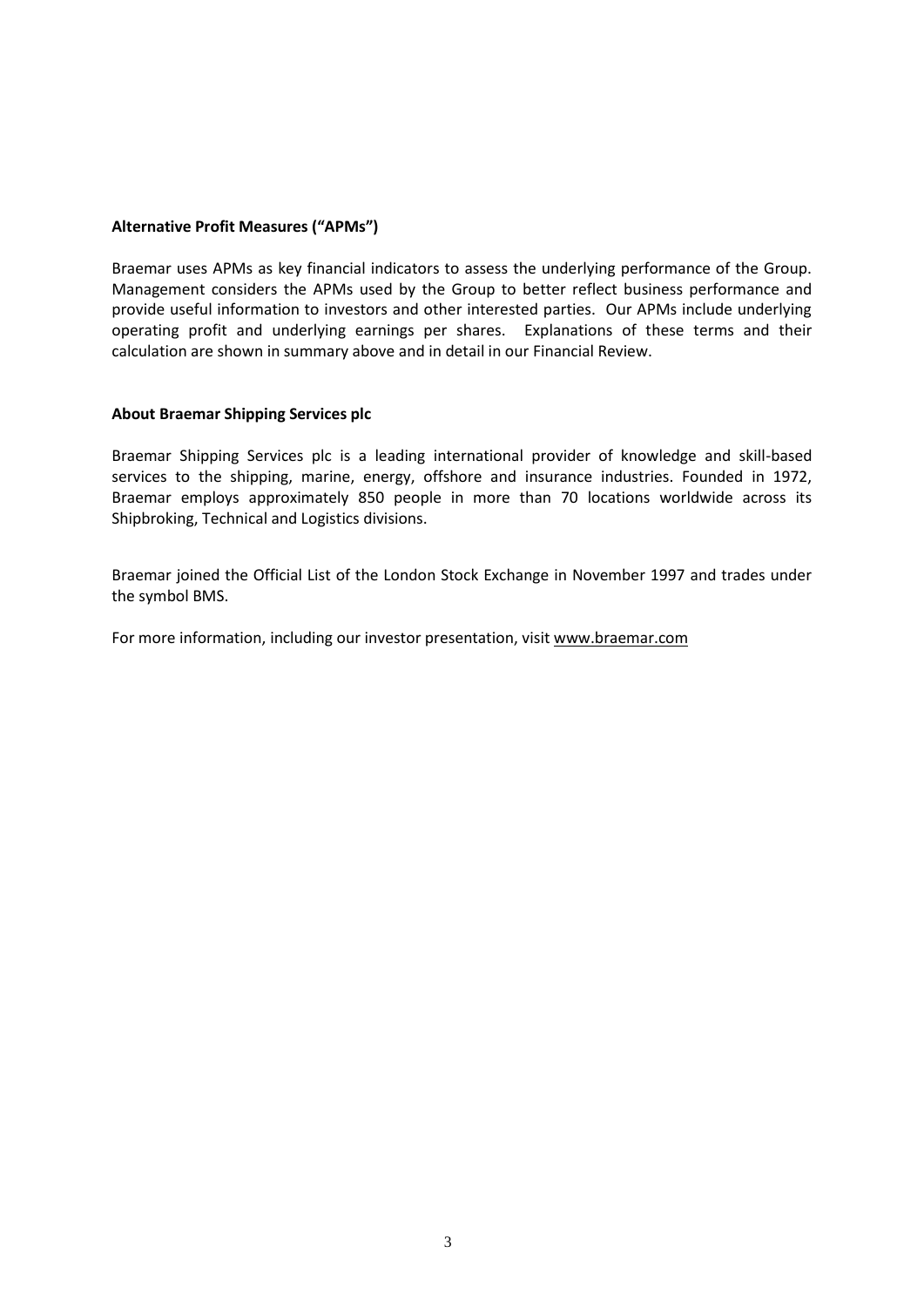# **PRELIMINARY ANNOUNCEMENT – YEAR ENDED 28 FEBRUARY 2017**

## **CHAIRMAN'S STATEMENT**

#### **Results for the year**

Revenue for the year was £139.8 million which compared with £159.1 million in 2016/17. Underlying operating profit from continuing operations was £3.5 million compared with £13.8 million in 2015/16 and underlying earnings per share were 8.7 pence compared with 34.7 pence last year. These results were adversely impacted by market conditions and reflect the challenging year that Braemar has experienced.

The Shipbroking division, the largest part of the Group, traded well throughout the year and, although underlying operating profit was lower than last year, we were pleased with the resilience this division has shown.

The Technical division's performance was negatively impacted by the reduced levels of activity in the oil and gas markets. In response to this, we appointed a new management team which completed a significant restructuring programme to reshape the business and cut costs. This action has created a unified management and operating structure under the "Braemar" brand.

Our Logistics division reported a lower level of profitability due to weakness in the freight forwarding sector. Its agency business continues to show strong growth having won several major contracts. The division made progress on its long-term strategy to grow the existing business in the UK and Singapore and expand its presence in the US and Europe.

#### **Dividend**

The Directors are recommending, for approval at the Annual General Meeting on 22 June 2017, a final dividend of 5 pence per share. The Board's intention is to pay a dividend appropriately covered by earnings from underlying operations in both the medium and longer term.

This dividend will be paid on 28 July 2017 to those on the register at close of business on 30 June 2017. Together with the 9 pence interim dividend, the Company's dividend for the year will be 14 pence (2016: 26 pence).

#### **Colleagues**

The quality of our people is at the centre of what we do and it is the hard work and loyalty of our staff that enables Braemar to build the long-term strength of our brand and reputation to develop and grow our business. The Board would like to recognise and thank everyone who has worked for the Group during a difficult year to help us shape the business for the future.

#### **Outlook**

The Board remains committed to its long-term strategy to develop further a diversified portfolio of broking and advisory businesses within its market sectors, through organic and acquisitive growth. We believe the actions we have taken in the Technical division have reset the business platform to be competitive during a challenging part of the cycle. Overall we are confident that the Group is efficiently structured and well positioned to move forward in the years to come.

**David Moorhouse CBE** Chairman 9 May 2017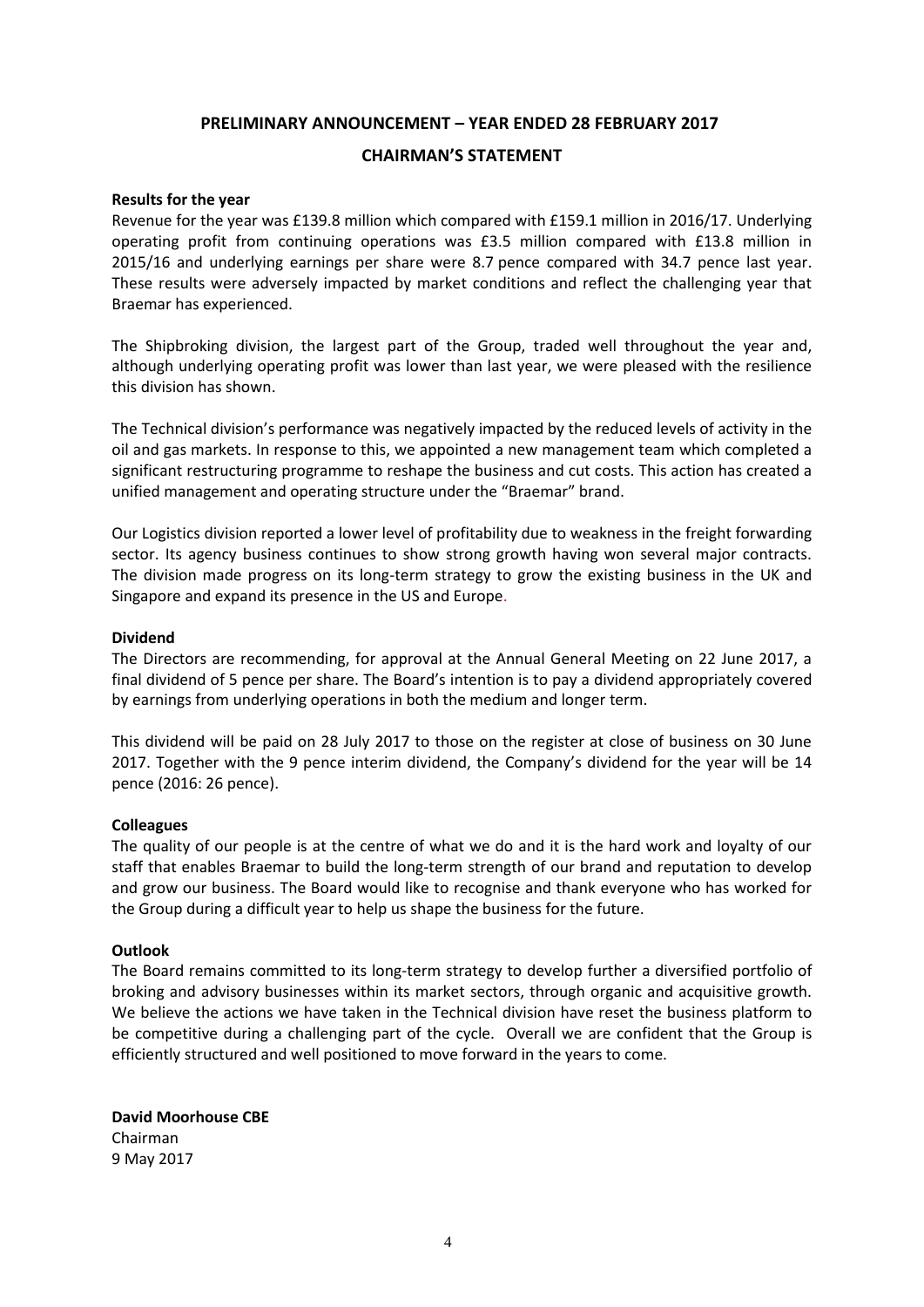# **CHIEF EXECUTIVE'S STATEMENT**

#### **Trading performance**

Braemar is a diversified group which operates in the shipping, marine, energy, offshore and insurance markets. The Group's lower overall performance for the year was impacted mainly by the difficulties in our Technical division. As a result revenue for the year fell from £159.1 million to £139.8 million and underlying operating profit was reduced from £13.8 million to £3.5 million.

Revenue in our Shipbroking division in 2016/17 was £63.1 million compared with £70.7 million in 2015/16 and underlying operating profit was £7.9 million compared with £9.7 million in 2015/16. This result highlights the weaker overall rates experienced in shipping markets during the year. However, our teams performed well and recorded an increase in transaction volumes on most of our desks. As expected the tanker markets softened during the year which impacted the overall result, although transaction volumes remained strong. The dry bulk shipping market rose during the second half and we were able to benefit from our earlier investment in a new team. Our sale and purchase department performed well, however we saw little change in the offshore market compared with the previous year.

The Technical division felt the effect of the weaker oil and gas market conditions this year with revenue falling to £42.9 million from £54.3 million last year and an underlying operating loss of £2.9 million compared with an underlying operating profit of £5.2 million in 2015/16. The division suffered as significant contract work in the offshore oil and gas markets came to an end and replacement project work was difficult to find. We took action to restructure the division in order to maintain our core skill sets necessary to carry out the full range of services we offer, whilst scaling the business to match current market activity levels and have reduced the headcount in the division by over 25% to 332 at the end of the year. We also worked hard to ensure our services are commonly-branded and marketed under the Braemar name, on a global basis. The actions already taken will realise annualised cost savings of circa £6.0 million which will be evident in 2017/18.

Revenue in the Logistics division reduced slightly from £34.1 million to £33.8 million and underlying operating profit was £1.3 million compared with £1.6 million in 2015/16. Our port agency business performed extremely well in 2016/17 winning a number of important new customers. However, the freight forwarding side of the business was affected by a reduction in market activity. We continue the strategy to develop our international business as well as grow our strong UK presence.

### **Strategy**

We remain focused on our long-term strategy of building our business and the range of services we offer across our worldwide network of offices.

Our Executive Committee continued to review opportunities for expansion through strategic acquisitions when those opportunities fit with our long-term objectives for the Group. Our structured financing arrangement with HSBC provides us with up to £30 million available for future business development, including an accordion facility of £15 million specifically to support acquisitions. We also continue to seek opportunities to develop our Group organically, specifically targeting strategic recruitment of key individuals or teams to expand and strengthen our service offering.

Our ongoing investment in our global infrastructure continued during the year. We largely completed the roll out of our new common accounting system across all divisions and are now focusing on improved business management tools to better facilitate cross business working to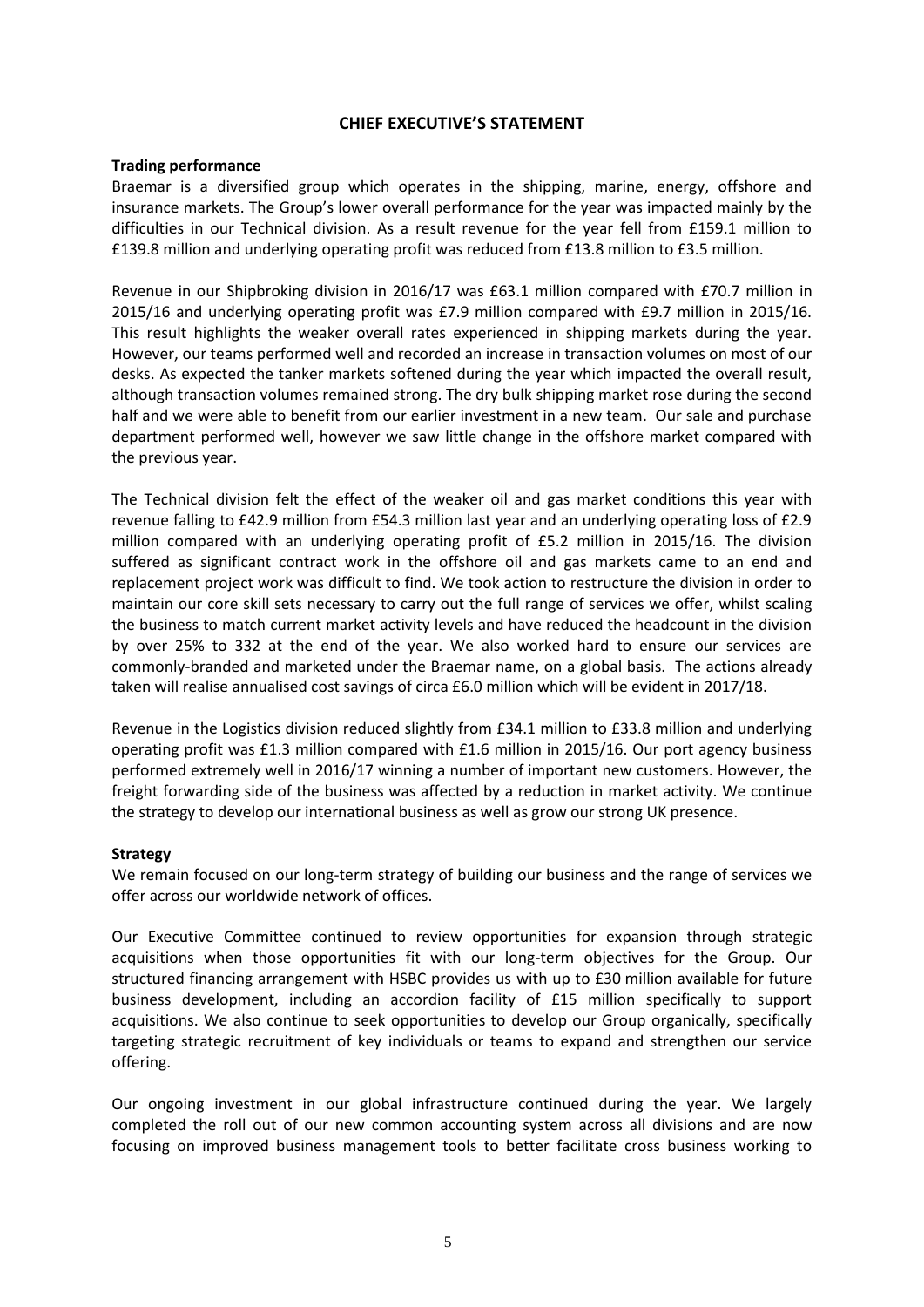improve client service. These platforms will also provide the basis for future integration of acquired businesses.

We remain committed to the development of all our staff so that individuals' careers can grow over time and to enable succession to take place naturally at any level in the Group.

Our services will not, in our view, be materially impacted by the economic volatility arising from geopolitical events such as changes in US government policy, the Brexit process and forthcoming UK General Election. However, there may be second order economic effects that are difficult to foresee at this time.

There is no doubt that the Group experienced a difficult year. We have significantly reduced the cost base and I believe we started 2017/18 in a stronger position due to the actions taken. We are able to service our clients through a skilled and dedicated team that is capable of delivering to the highest standards. Despite challenging markets, we continue to focus on Braemar's long-term strategy to develop a valued global provider of knowledge and skill-based services to the shipping, marine, energy, offshore and insurance markets.

**James Kidwell** Chief Executive 9 May 2017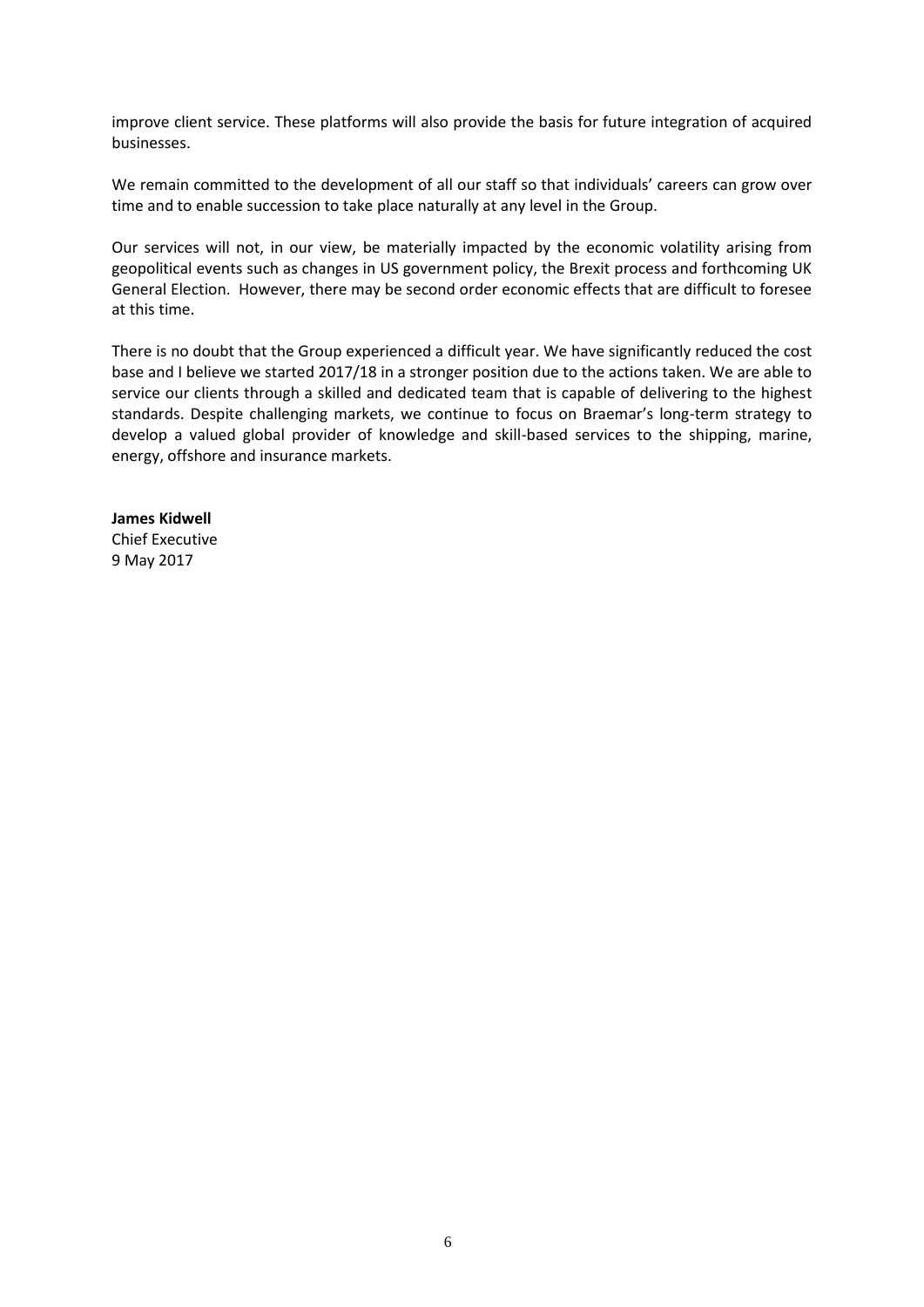# **REVIEW OF OPERATIONS**

| Shipbroking                 | 2016/17       | 2015/16       |
|-----------------------------|---------------|---------------|
| Revenue                     | £63.1 million | £70.7 million |
| Underlying operating profit | £7.9 million  | £9.7 million  |

The Shipbroking division reported a solid performance in 2016/17 with all market sectors achieving profits. As expected the business faced tough market conditions marked by falling tanker rates and continued low offshore rates, but managed to deliver strong results in the circumstances. Overall divisional revenues and underlying operating profits were lower than 2015/16 though the strength of our broking teams ensured that our transaction volumes increased in virtually all sectors. Our total forward order book at the year-end was \$39 million, of which \$20 million relates to 2017/18. We continue our growth strategy by investing in strategic hires of individuals and teams. During the year, we hired a team of dry cargo brokers to build our London dry cargo team, which has proved a successful investment.

#### **Deep Sea Tankers**

Following a very strong year in 2015/16, the deep sea tanker market weakened in 2016/17 as the growth in tonnage drove freight rates down and the beneficial effects of low oil prices wore off. Our deep-sea tanker department represents the largest contributor to the Shipbroking division and our teams across our offices performed well and recorded an increased volume of transactions compared with the previous year.

High product stocks and lower refinery runs caused product carrier earnings to fall steadily throughout the year. Linked closely to developments in the charter markets, tanker asset values continued the steady decline that started in early 2014 for newbuilding prices and the end of 2015 for second hand values. As the world became accustomed to the lower oil price, its impact on oil demand was less marked. Oil demand grew in 2016, driven by transport and petrochemical demand in China and India but also by consumption growth in Europe and the US. Some of last year's demand was drawn out of ample local product stocks, or from cheap LPG which is likely to continue displacing naphtha as a feedstock for steam crackers, but product stocks are already returning to longer-term average levels. Crude stocks are volatile, and will ultimately hinge on the effectiveness of OPEC's efforts to remove crude supply from the market.

Heavy delays to newbuildings under construction mean that tankers scheduled for delivery in 2016 slipped into 2017 and beyond and resulted in lower overall fleet growth in 2016 than expected. In 2017, it is expected that there will be similar slippage and also a slightly higher level of demolition, but that overall capacity will increase. This fleet growth is likely to outweigh growth in seaborne trade volume, but tankers' trading should be protected to some extent by an average lengthening of voyage distance as Atlantic basin sweet light crudes replace lost heavy/medium sour crude production in the Middle East. In 2017, freight rates will reduce if seaborne imports are replaced from local stocks but will hold up if crude exports from the US, Nigeria or Libya rise to fill a void left by others. Refining margins could suffer if crude prices rise and the resulting drop in run rates could hurt the crude sector. However, both crude and product tanker rates stand to recover once local product stocks are drained.

### **Specialised Tankers**

Our specialised tanker department covers the transportation of LNG, LPG, petrochemical gases, chemicals and smaller parcels of products. There has been a continued expansion to the fleet of LPG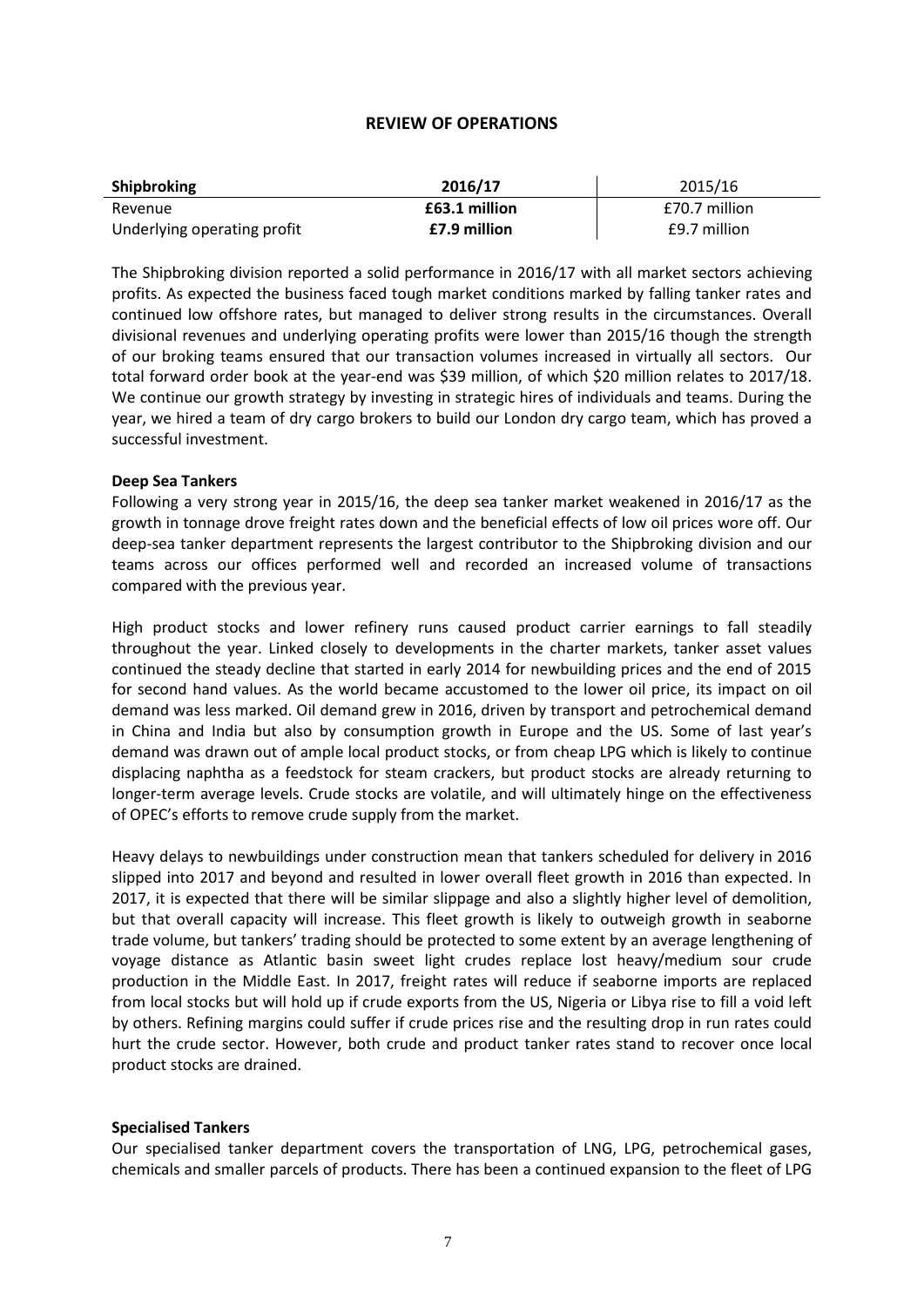and LNG vessels, in particular VLGCs, which has put pressure on freight rates in the spot market and challenged demand for time charters. However, fixture volumes remained steady and the teams overall maintained their level of earnings compared with the previous year.

After a challenging first half of 2016, the LNG shipping market saw spot/short-term charter rates improve modestly. The start-up of several new projects in 2016, in the USA, Australia and Malaysia has driven supply to record levels. Asia continued to be the largest importer of LNG during the year, representing 73% of global LNG demand and Qatar retained its position as the biggest LNG exporter, supplying nearly a third of the world's LNG exports. In 2017 Australia is expected to surpass Qatar to become the biggest LNG exporter and it is expected that global LNG production capacity will increase in 2017 led by Australia and the USA. However, there is uncertainty over the exact timing of first production from Australian projects scheduled for start-up in 2017, partly because new LNG capacity will enter the market at a time of weak global LNG demand growth.

LPG freight markets weakened in 2016, with significant downward pressure felt in the VLGC sector. Despite the fall in earnings the spot market remained active, with seaborne LPG trade expanding during the year with most of the growth in LPG exports coming from production in the USA. Saudi Arabia LPG exports rose in 2016 although export growth from other Middle Eastern producers was flat. The opening of the Panama Canal locks in June 2016 provided a shorter route for VLGCs moving LPG from the US Gulf to the Far East and most VLGC trade from Houston to the Far East has taken advantage of the shorter passage.

The petrochemical gas market was turbulent during the year with a significant increase in the number of newbuilding vessels adversely impacting freight, with larger vessels competing for smaller cargoes. As the shipping surplus became evident owners cancelled new-building orders during the year. There was limited new production in the petrochemical segment. In 2017, there is likely to be a significant number of new vessels delivered into the market with apparently very limited product supply growth.

### **Offshore**

Our offshore desk, which operates out of London, Aberdeen, Singapore and Houston, continued to experience challenging markets as global oil and gas exploration and production activity remained low. The team performed well in these tough market conditions to deliver a profitable result for the year. We don't expect much improvement in the market over the next year and it will take some time for any recovery to take effect once exploration and production expenditure increases. We have ensured that our experienced core team has been maintained in this area in readiness for a cyclical recovery.

### **Dry Bulk**

Freight rates in the dry bulk market, which hit an all-time low during the year, were depressed in the first half of the year caused by over-capacity and weaker commodity demand in the core markets. Capesize time charters hit their lowest point in March 2016 while the main Panamax, Supramax and Handysize time charter indices all dropped to levels that did not cover daily operating costs. However, by the end of 2016, spot rates were hitting their best levels in two years, with time charter rates and vessel values appreciating as the market recovered. During the first half of the year, we carried out a cost control programme to ensure the global department is structured appropriately and invested in key hires to strengthen our Cape team. Despite fewer staff, our teams achieved a similar number of transactions compared to the previous year.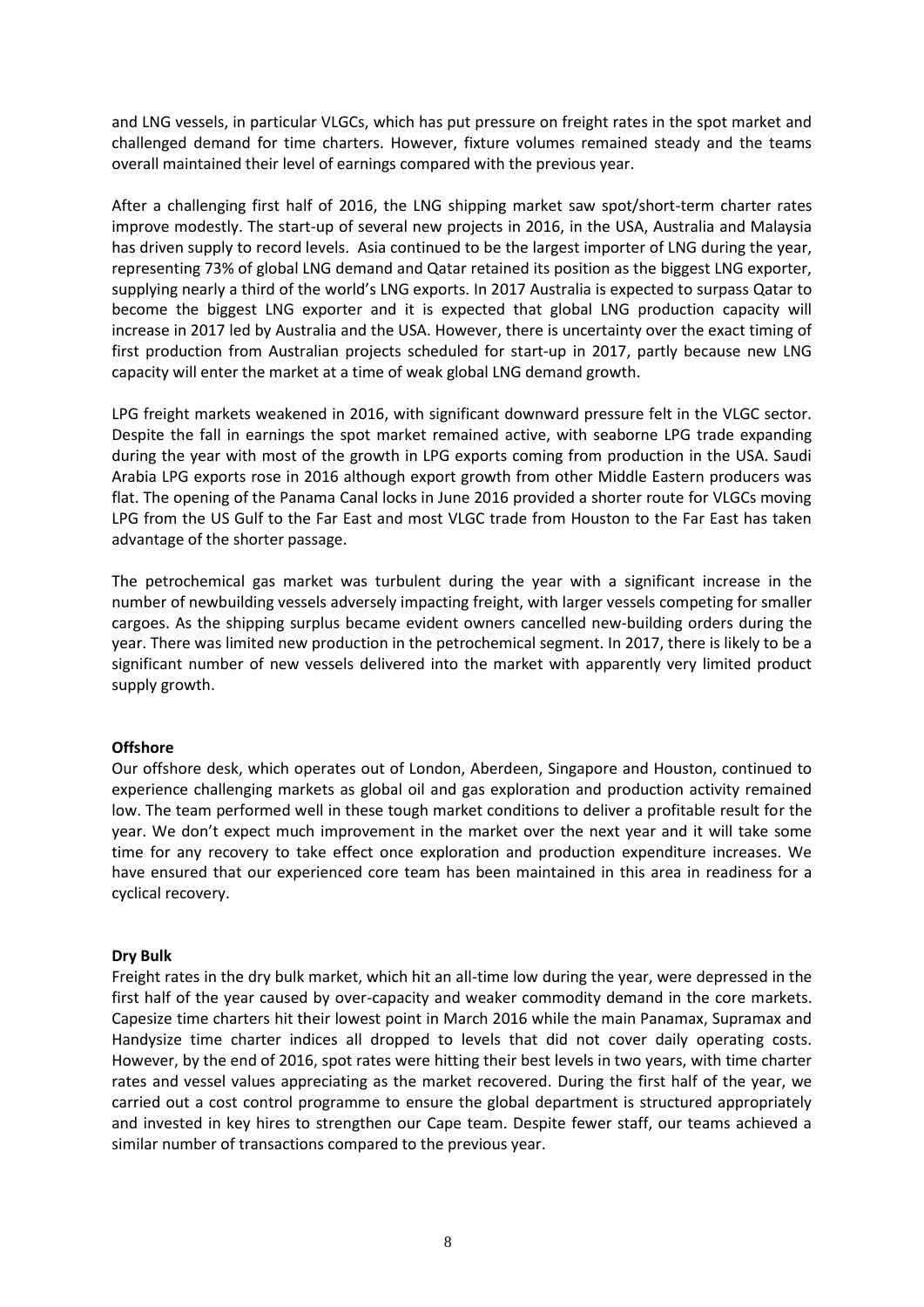In 2017, growth in dry bulk demand is expected to continue considering widely-expected global economic recovery. In the short-term the Chinese government's strategy for the steel and coal sectors will ultimately determine import demand for the two largest dry bulk trades of iron ore and thermal coal that dominate the Cape and Panamax markets. However, there are also positive developments in grain and agricultural trade which are expected to continue growing.

In 2016 the dry bulk fleet grew as the delivery of new vessels exceeded vessels removed from the market for demolition. In 2017 and beyond the main uncertainty is when newbuild ordering will return to a level that will push future supply growth above what is predicted to be stable demand growth.

### **Sale and Purchase**

The sale and purchase team operates out of London, Singapore, Beijing and Shanghai. In 2016/17 the team concluded a higher volume of second hand and demolition vessel transactions compared with 2015/16. However, the average value of vessels was reduced.

Towards the end of the year an increased interest in the market for older vessels caused the second hand value of bulk carriers to rise substantially. There has also been some renewed interest in newbuilding bulk carriers. As new ballast water treatment regulations come into effect in 2019/20, there is likely to be an increase in the scrapping of older vessels potentially either reducing the overall fleet and/or stimulating newbuilding demand.

Sale and purchase activity in the tanker market has been relatively quiet as tanker freight rates have remained at a level where owners have been able to achieve good earnings from the relatively new fleet.

| Technical                            | 2016/17          | 2015/16       |
|--------------------------------------|------------------|---------------|
| Revenue                              | £42.9 million    | £54.3 million |
| Underlying operating (loss) / profit | $E(2.9)$ million | £5.2 million  |

The division reported revenue of £42.9 million in 2016/17 compared with £54.3 million in 2015/16. The underlying operating loss was £2.9m compared with an underlying operating profit of £5.2 million last year. The performance of the division was severely affected by the slowdown in oil and gas exploration and production development activity where a significant proportion of revenue has previously been earned.

In the oil and gas sectors, the upstream sector was hit as the benefits of pre-existing hedging and long term contracts came to an end and producers advised that debt incurred in anticipation of ongoing high commodity prices had become onerous. Drilling activity has also reduced which affected service companies and suppliers across the globe with demand for offshore construction, heavy lift vessels, supply boats and anchor handlers all reducing significantly. This fall in drilling activity caused a significant reduction in offshore energy premiums for insurance services businesses. Finally, although the world shipping fleet continued to grow, there was a general downward trend in claim numbers and claim values with premium levels in the hull and machinery and cargo sectors continuing to decline.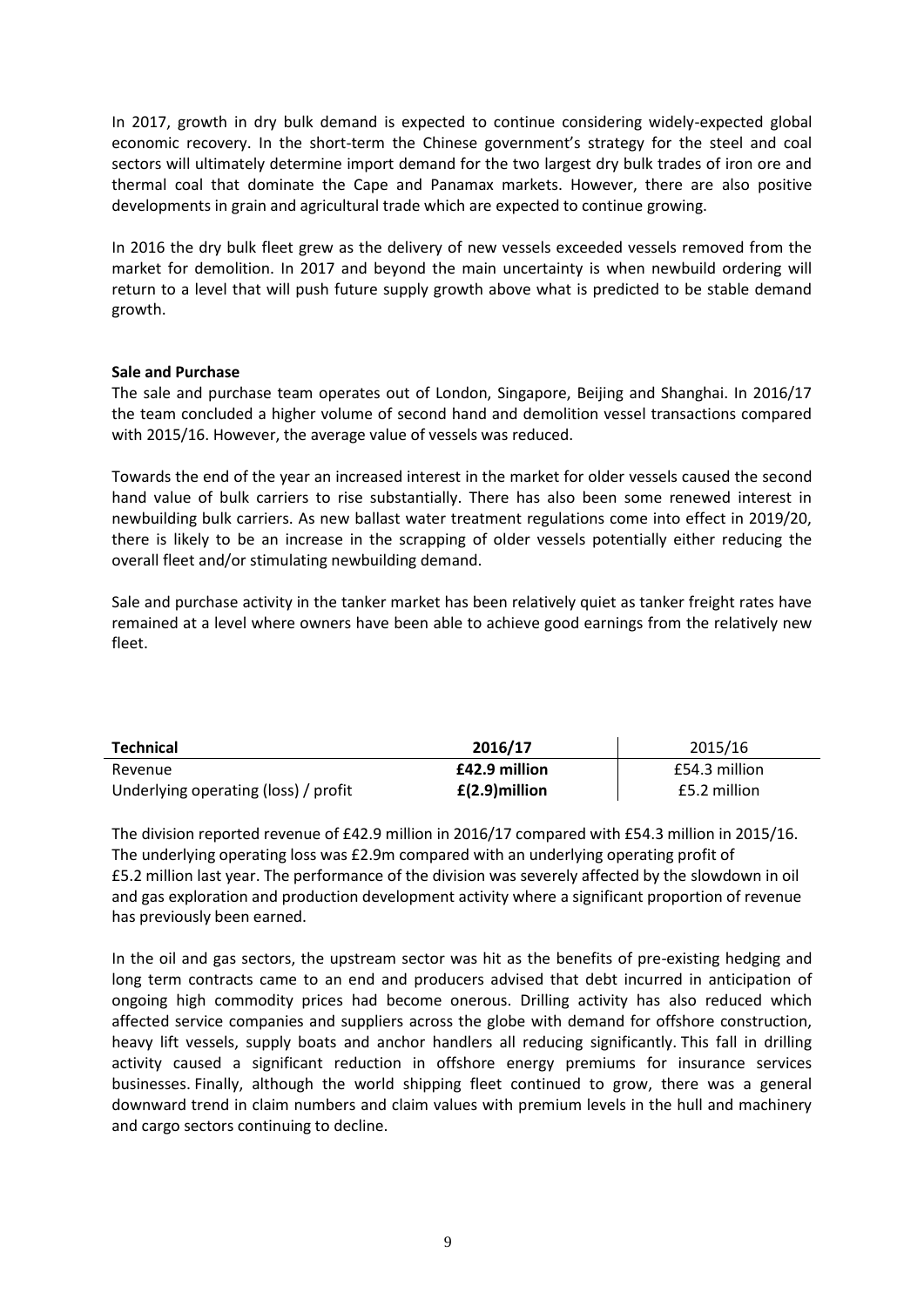The focus of the Technical division in 2016/17 was to realign all areas of the business to form an appropriate structure for the future with no diminution in service capability. We put in place a new management team in the first half of the year under a newly appointed divisional Managing Director, Grant Smith. Fundamental to the future success of the division was creating a unified business which focuses on customer service through the development and implementation of uniform best practice under a matrix service structure. A new senior management team has been put in place which share responsibility for the service lines we offer and the regions in which we operate. Michael Chan takes responsibility for our offshore energy marine warranty surveying service line and regional responsibility for the Asia Pacific region. Geoff Jones takes global responsibility for both adjusting and marine service lines and heads our Europe, Middle East and Africa ("EMEA") region. Sheila McClain has taken on the responsibility for engineering and naval architecture as well as regional responsibility for the Americas. Finally, Zal Rustom has responsibility for our global response service business.

This new structure has taken affect from the start of 2017/18 and we believe will create greater internal and external clarity of the way in which we operate, as well as enabling more efficient utilisation of fee-earning staff. The division, which will ultimately operate under a single brand name, will continue to develop standardised processes and procedures across all our offices. Our substantial restructuring programme is now complete and we expect the effect of our actions to generate circa £6 million annualised cost savings and generate opportunities for revenue growth through closer cooperation.

The performance of the division in 2016/17 is summarised as follows:

### **Offshore**

Braemar Offshore, our marine warranty surveying and engineering consultancy business located in the Asia Pacific region, was affected considerably by project delays and reduced activity due to the low oil price and reduced exploration and construction activity in the region. We have reduced the cost base across all offices in the region. Our workforce is now scaled appropriately to operate efficiently in current and foreseeable market conditions.

### **Engineering**

Braemar Engineering, our consulting engineering business, successfully concluded its three-year project for the design, site supervision and crew training for six LNG ("liquefied natural gas") carriers in the first half of the year. On completion of this material project and in response to the downturn in LNG sector activity, we took the opportunity to refocus the team in the UK by targeting core skills and re-locating staff to our integrated divisional London office. Our office in Houston continued its involvement in the development of new technology for the containment of LNG which it started in 2015. Our teams in both London and Houston are now focusing on growing our engineering activity and, at the end of the year, started to see an increase in tender enquiries in both the marine and onshore LNG markets.

# **Adjusting**

Braemar Adjusting, our energy loss adjusting business, reported a profitable performance in the year despite challenging market conditions. Our office in the Middle East performed particularly well with a high level of utilisation. We continue to maximise the utilisation of staff across the business by relocating staff to project locations whenever possible.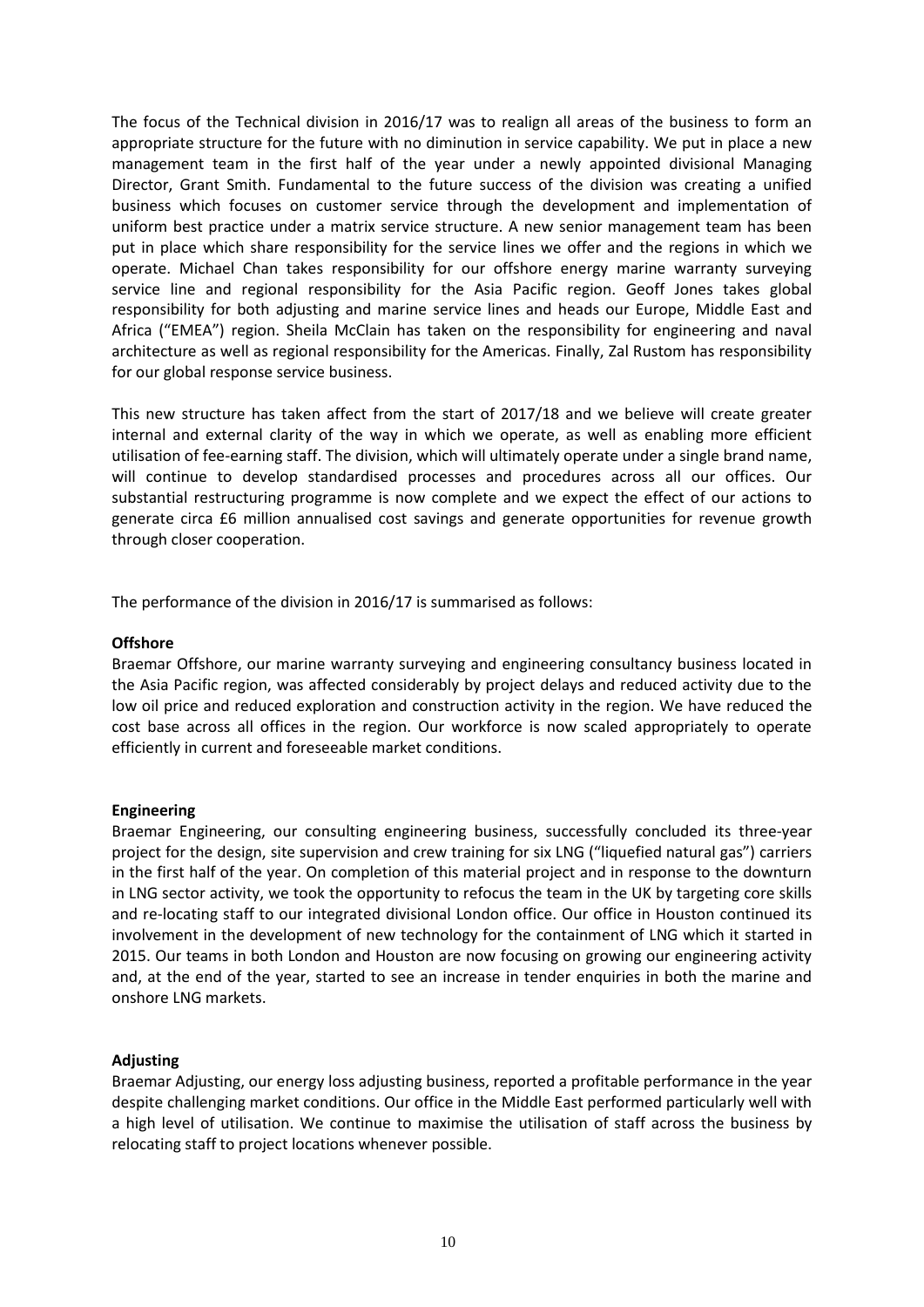#### **Marine**

Braemar Marine, (formerly the Salvage Association), which specialises in hull and machinery damage surveying and marine consultancy, experienced reduced activity with a lower level of instructions received. The business has also taken action to address its cost base to ensure it is appropriately resourced for the future and towards the end of the year, we saw an increase in utilisation as a result of these actions.

#### **Response**

Braemar Response (formerly Braemar Howells), our incident response and environmental consultancy services business, carried out a routine level of work with no significant project work undertaken in the period. During the year, the business focused on developing its UK operations, particularly retained services and framework agreements with major customers. We terminated our activities in West and Central Africa at the end of contracted business. Braemar Response reset its cost base to cater for this change in focus while ensuring that its core skill and knowledge will enable it to provide response to larger incidents as required.

| Logistics                   | 2016/17       | 2015/16       |
|-----------------------------|---------------|---------------|
| Revenue                     | £33.9 million | £34.1 million |
| Underlying operating profit | £1.3 million  | £1.6 million  |

Cory Brothers has extensive industry experience and maintains a worldwide reputation for meeting customer's expectations as measured by their key performance indicators. The business performed well in competitive Ship Agency and Freight Forwarding markets. In particular we have developed our international presence, notably in the US and Europe. The business provides a high quality service which is carried out from an efficient office network.

#### **Port Agency**

The Ship Agency business services UK ports, the port of Singapore, North America and Amsterdam and has joint arrangements with a number of worldwide agency partners. During the year, we have achieved strong business development and an improved financial performance. We have won a number of substantial client accounts and are developing them internationally by delivering consistently high levels of service. As well as maintaining our strong UK business, our key focus remains the expansion of our service in North America and Europe.

#### **Freight Forwarding**

The Freight Forwarding business experienced a tough market this year resulting in a lower level of activity. We have performed a detailed review of all aspects of the business and we are implementing a business improvement programme across all service areas which we expect to generate an improved performance in the future.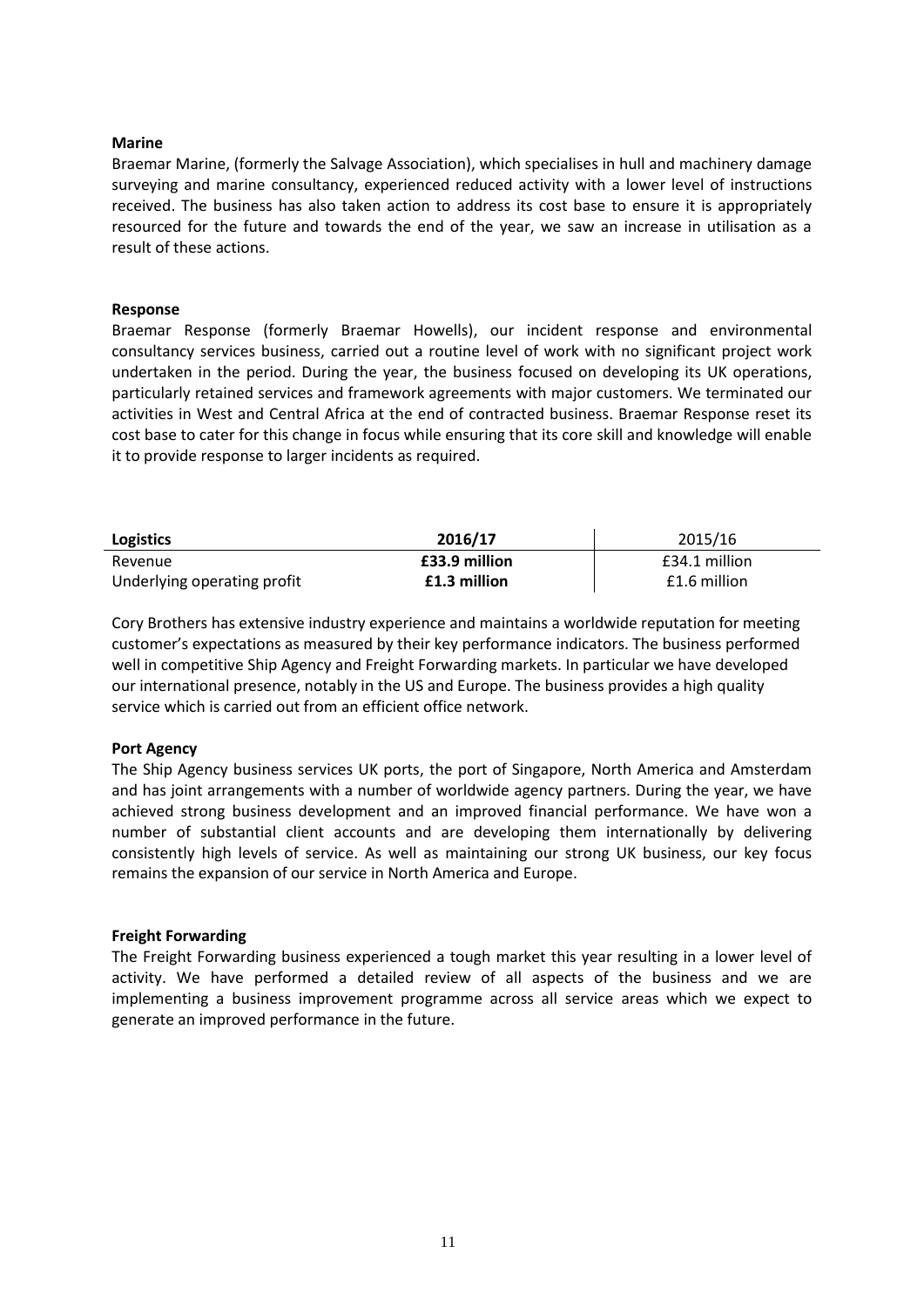#### **FINANCIAL REVIEW**

# **Summary Income Statement**

|                                                      | 2017<br>f'000 | 2016<br>f'000 | 2015<br>f'000 |
|------------------------------------------------------|---------------|---------------|---------------|
| Revenue                                              | 139,842       | 159,125       | 145,601       |
| Cost of sales                                        | (28, 339)     | (33, 365)     | (37,700)      |
| Operating costs                                      | (105, 287)    | (109, 329)    | (93, 749)     |
| Central costs                                        | (2,721)       | (2,673)       | (2,621)       |
| Underlying operating profit before<br>specific items | 3,495         | 13,758        | 11,531        |
| Restructuring costs                                  | (3,008)       |               |               |
| Gain on disposal of investment                       | 1,664         |               | 5,409         |
| Acquisition-related expenditure                      | (2,485)       | (2,668)       | (3,738)       |
| Acquisition-related restructuring                    |               | (777)         | (7,619)       |
| Operating (loss) / profit                            | (334)         | 10,313        | 5,583         |

#### **Divisional highlights**

|                                      | 2017    | 2016   | 2015   |
|--------------------------------------|---------|--------|--------|
|                                      |         |        |        |
|                                      | £'000   | f'000  | f'000  |
| Shipbroking                          |         |        |        |
| Revenue                              | 63,132  | 70,699 | 53,589 |
| Underlying operating profit          | 7,882   | 9,653  | 5,588  |
| Underlying operating profit margin   | 12.5%   | 13.7%  | 10.4%  |
| Employee numbers <sup>(i)</sup>      | 291     | 334    | 327    |
| <b>Technical</b>                     |         |        |        |
| Revenue                              | 42,860  | 54,283 | 49,646 |
| Underlying operating (loss) / profit | (2,920) | 5,201  | 6,289  |
| Underlying operating profit margin   | (6.8)%  | 9.6%   | 12.7%  |
| Employee numbers <sup>(i)</sup>      | 350     | 444    | 410    |
| <b>Logistics</b>                     |         |        |        |
| Revenue                              | 33,850  | 34,143 | 42,366 |
| Underlying operating profit          | 1,254   | 1,577  | 2,275  |
| Underlying operating profit margin   | 3.7%    | 4.6%   | 5.4%   |
| Employee numbers <sup>(i)</sup>      | 206     | 189    | 192    |

(i) Average annual equivalent number of employees. Note that the Technical Division have substantially reduced headcount during the year and employed 332 staff at 28 February 2017. The Shipbroking and Logistics employee numbers at 28 February 2017 were materially in line with the annual average.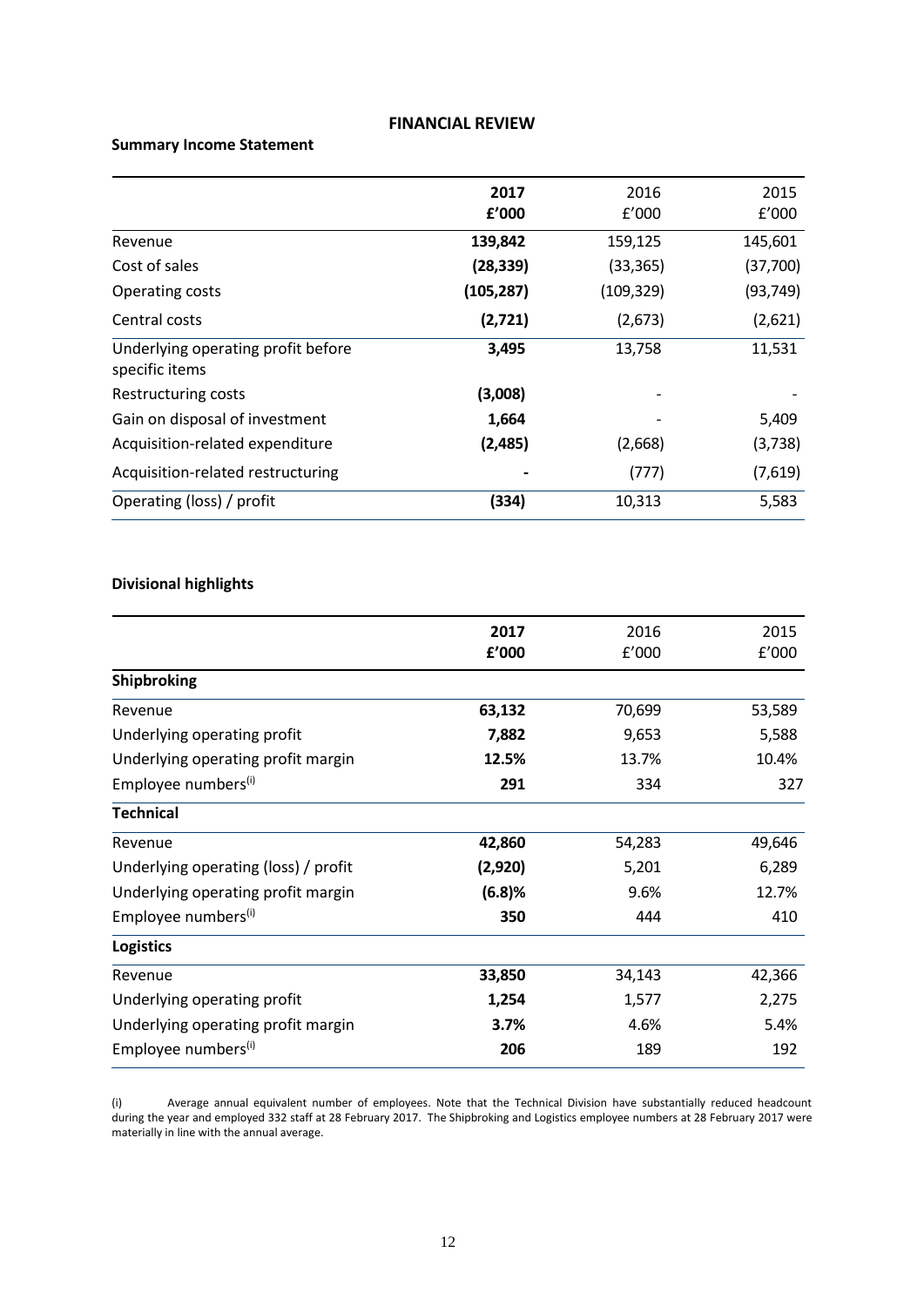## **Overview**

Group revenue has fallen across each of our divisions and primarily reflects the prevailing market conditions that each of them has faced during the year. This has had an impact on the underlying operating profit and margin in each division. The combination of underlying performance and the net impact of the Specific Items (detailed below) has resulted in an operating loss of £0.3 million for the year (2015/16: £10.3 million profit).

## **Direct and operating costs**

Cost of sales comprises freight and haulage costs incurred in the Logistics division and payments to sub-contractors, materials, and other costs directly associated with the revenue to which they relate in other divisions. Costs of sales are lower than the previous year, principally due to the lower levels of sub-contracted activity in the Technical division. In particular, Braemar Engineering completed the project for the design, site supervision and crew training for six LNG carriers in May 2016 which has significantly reduced comparative cost of sales. Operating costs are also lower than the previous year, reflecting the lower average number of staff employed by the Group during the year.

### **Specific Items**

We have separately identified certain items that we do not consider to be part of the ongoing trade of the Group. These significant items are material in both size and nature and we believe may distort understanding of the underlying performance of the business. These include:

#### *Restructuring costs*

During the year we incurred £3.0 million of restructuring related costs. £2.8 million of these costs were in the Technical division and relate to the restructure of the division to create a more aligned business with an appropriate cost base for the future. The effect of this restructure is expected to generate annualised cost savings of circa £6.0 million.

### *Gain on sale of investment*

During the year we disposed of our shares in The Baltic Exchange to the Singapore Exchange. We recognised a profit on sale of the shares of £1.7 million including a special dividend of £0.2 million which was linked to the sale.

### *Acquisition-related expenditure*

We incurred £2.5 million (2015/16: £2.7 million) acquisition-related expenditure during the year. When we acquired ACM Shipping Group plc in July 2014, we established a share plan which we put in place to retain key staff. The cost of this share plan is categorised as acquisition-related expenditure and the charge in the year was £1.5 million (2015/16: £1.6 million). The annual charge relating to these awards will reduce as these awards vest, and we will incur approximately £1.1 million in 2017/18. During the year we also incurred a charge of £0.5 million (2015/16: £1.1 million) in relation to the amortisation of intangible assets arising from acquisitions and £0.5 million associated with other acquisition related activity.

There were no acquisition-related restructuring costs during the year. The costs incurred in the prior year related to the completion of the integration of the Shipbroking businesses following the merger of Braemar Seascope and ACM Shipping.

### **Finance costs**

The net finance cost for the year of £0.3 million (2015/16: £0.4 million) reflects the cost of working capital and the facilities structures that we have in place with HSBC.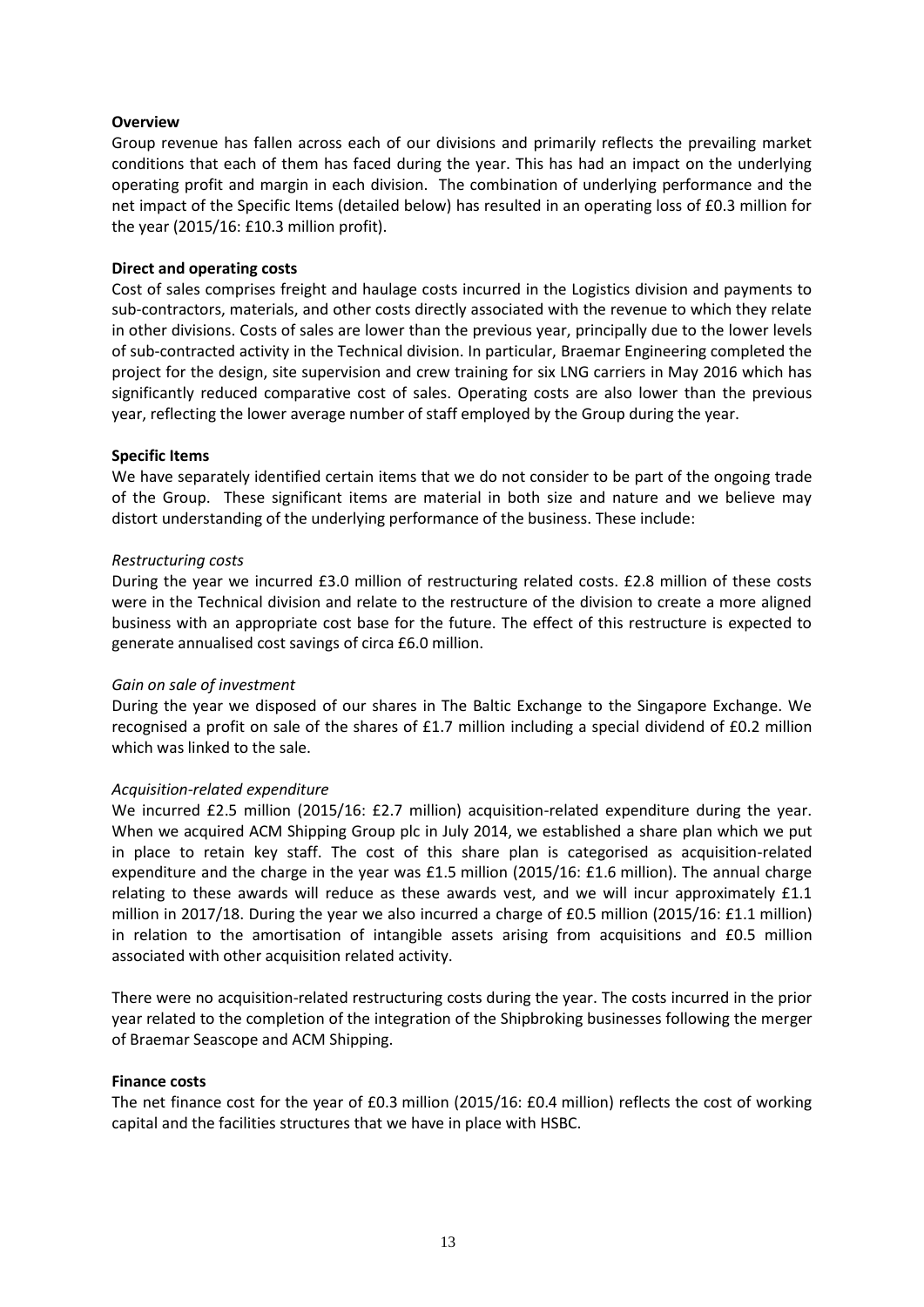## **Capital expenditure**

In 2016/17 total capital expenditure was £1.0 million (2015/16: £2.1 million). The most significant item of capital expenditure was the implementation of our new global accounting system which is now largely complete. The level of capital expenditure is lower than the last two years when we invested a significant amount in our offices in London.

### **Balance sheet**

Net assets at 28 February 2017 were £100.2 million (2016: £107.3 million). There have been no significant capital transactions during the year and the main movement in the year has been the revaluation of the defined benefit pension scheme (noted below).

The Group has focused on working capital improvement and cash collections and in particular the level of provision against trade receivables to ensure that the policy is appropriate for the different industries across the Group. At the end of the year trade and other receivables had fallen by £0.9 million to £57.2 million and the value of the provision against trade receivables fell from 13.6% to 12.9%. The effect of the strengthening of the US dollar versus pound sterling has increased the value of our trade receivables by approximately £3 million.

# **Borrowings and cash**

At the balance sheet date, the Group had facilities of £30 million, made up of a revolving credit facility of £15 million and an accordion facility of £15 million provided by HSBC. The Group also has access to global cash management opportunities, notably in our regional hubs of UK and Singapore. At the end of the year the Group had net cash of £7.1 million (2016: £9.2 million) made up of £7.7 million of cash and £0.6 million of net drawings of the revolving credit facilities against our pooled cash.

## **Retirement benefits**

The Group has a defined benefit pension scheme which was closed to new members during 2015/16. The scheme has a net liability of £4.3 million (2016: £1.2 million) which is recorded on the balance sheet at 28 February 2017. The current level of scheme specific funding is an annual cash contribution of £0.45 million and the next triennial funding valuation for the scheme will be carried out as at 31 March 2017.

### **Foreign exchange**

The US dollar exchange rate has moved from US\$1.39/£1 at the start of the year to US\$1.24/£1 at the end of the year. A significant proportion of the Group's revenue is earned in US dollars. At 28 February 2017, the Group held forward currency contracts to sell US\$20.5 million at an average rate of \$1.325/£1 and options over a further US\$4.5 million at an average rate of \$1.298:£1.

### **Taxation**

The Group's effective tax rate in relation to continuing operations in 2016/17 was 19.3% (2016: 23.9%). The rate is lower than the UK standard rate of corporation tax of 20% due to the impact of UK prior year adjustment credits and the real effective tax rate is similar to prior year. In general, the effective rate of tax is usually higher than the UK standard rate of corporation tax as a result of disallowed business expenses, the effect of tax deducted on repatriating cash from overseas and higher overseas corporate tax rates. We expect the Group's effective tax rate to follow the movement in UK standard rate of corporation tax as it falls from 20% to 19% in 2017/18 and then to 18% in 2020/21.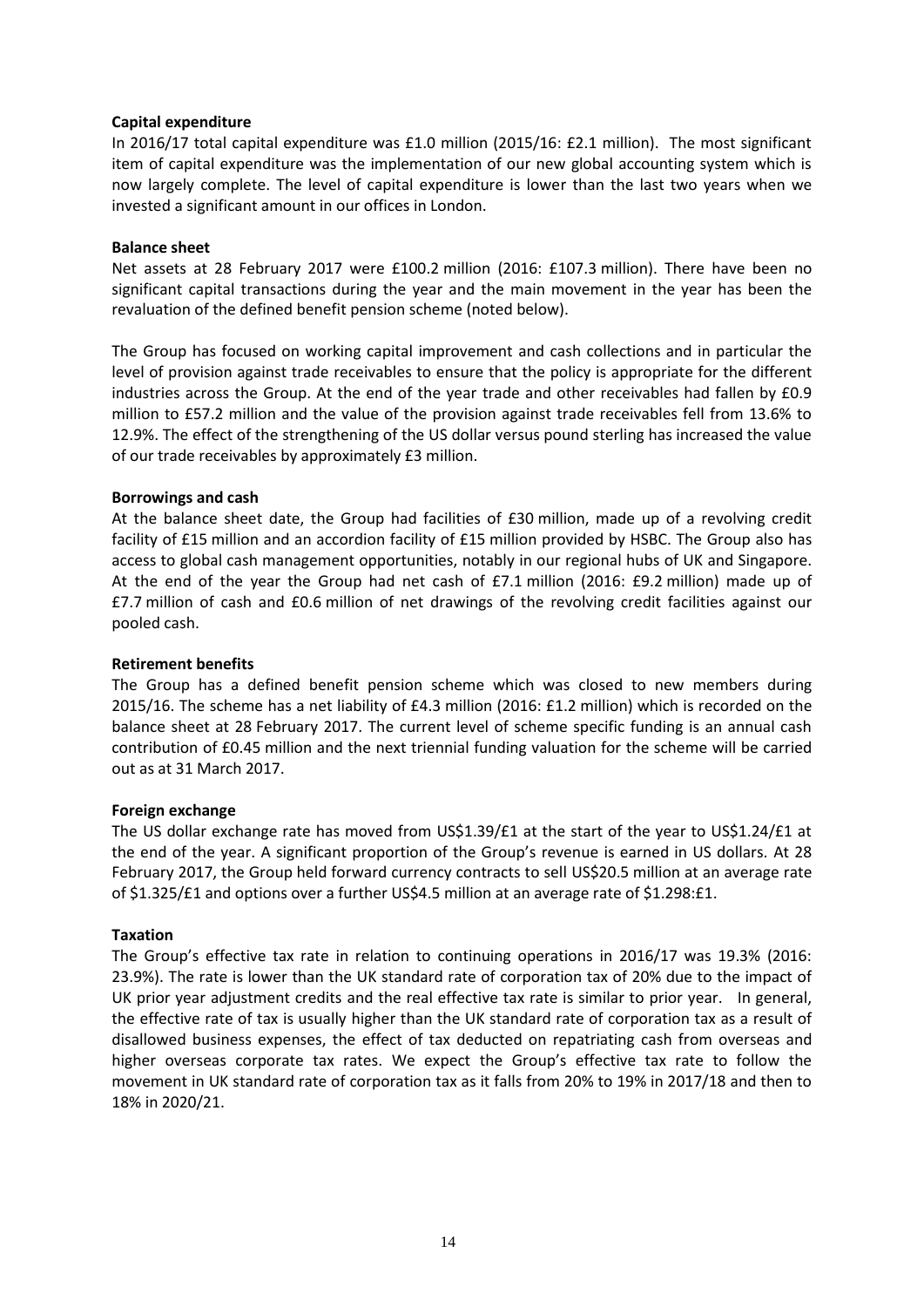#### **Capital management**

The Group manages its capital structure and adjusts it in response to changes in economic conditions and its capital needs. To maintain or adjust the capital structure, the Group may adjust the dividend payment to shareholders, return capital to shareholders or issue new shares. The Group has a policy of maintaining positive cash balances whenever possible which can be supported by short-term use of its revolving credit facility. This is drawn down as required to provide cover against the cyclical nature of the shipping industry.

### **ESOP Trust**

During the year the Company requested that SG Kleinwort Hambros Trust Company (CI) Ltd, as trustee of the Company's ESOP Trust, purchase shares in Braemar Shipping Services plc. During the year the trustees purchased 150,000 ordinary shares in the Company.

As announced on 2 March 2017, the Company entered into a trading plan with the trustee for the period 6 March 2017 to 9 May 2017. This plan enables the Trustee to operate with discretion and independence to purchase ordinary shares in the Company for the ESOP. During this period the Trustee has purchased 250,000 shares in the Company. At 9 May 2017 the ESOP holds 786,386 shares.

#### **Dividend**

The directors are recommending, for approval at the Annual General Meeting on 22 June 2017, a final dividend of 5 pence. Together with the interim dividend, the Company's dividend for the year will be 14 pence (2016: 26 pence). The Board's future intention is to pay a dividend appropriately covered by earnings from underlying operations. Our target is to achieve dividend cover of 1.5 times in the medium to long term and pay interim and full year dividends in a ratio of 1:2. However we may vary this policy to ensure we have sufficient flexibility in our capital structure to make appropriate financing and investment decisions.

**Louise Evans FCA** Group Finance Director 9 May 2017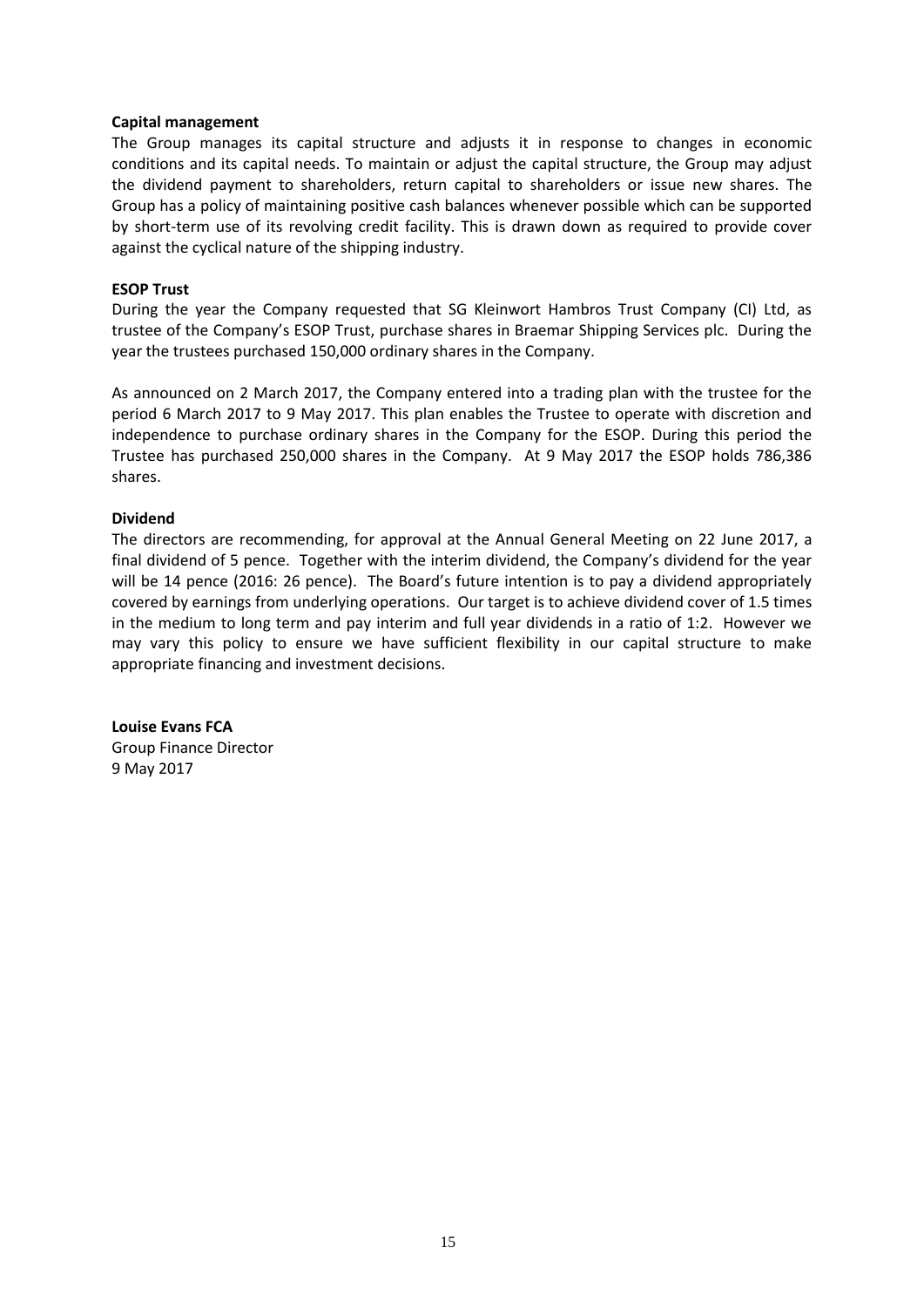# **CONSOLIDATED INCOME STATEMENT**

**for the year ended 28 February 2017**

| Underlying<br><b>Specific items</b><br><b>Total</b><br>Underlying<br>Specific items<br>Total<br><b>Continuing operations</b><br>£'000<br>£'000<br>£'000<br>£'000<br>£'000<br>£'000<br>Revenue<br>139,842<br>139,842<br>159,125<br>159,125<br>-<br>—<br>Cost of sales<br>(28, 339)<br>(28, 339)<br>(33, 365)<br>111,503<br>111,503<br>125,760<br>Gross profit<br>125,760<br>Operating income / (expense):<br>(108,008)<br>(108,008)<br>(112,002)<br>Other operating costs<br>$\qquad \qquad -$<br>Restructuring costs<br>(3,008)<br>(3,008)<br>1,664<br>1,664<br>Gain on sale of investment<br>Acquisition-related expenditure<br>(2, 485)<br>(2, 485)<br>(2,668)<br>Acquisition-related restructuring<br>(777)<br>(108,008)<br>(3,829)<br>(111, 837)<br>(112,002)<br>(3, 445)<br><b>Operating profit / (loss)</b><br>3,495<br>(3,829)<br>(334)<br>13,758<br>(3, 445)<br>10,313<br>61<br>Finance income<br>61<br>45<br>45<br>(364)<br>(364)<br>(432)<br>Finance costs<br>Profit / (loss) before taxation<br>3,192<br>(3,829)<br>(637)<br>13,371<br>9,926<br>(3, 445)<br><b>Taxation</b><br>(616)<br>764<br>148<br>(3, 198)<br>372<br>2,576<br>Profit / (loss) for the year<br>(3,065)<br>(489)<br>10,173<br>(3,073)<br>7,100<br>Loss for the year from discontinued<br>operations<br>(290)<br>Profit / (loss) for the year attributable<br>to equity shareholders of the parent<br>2,576<br>(3,065)<br>(489)<br>10,173<br>(3,363)<br>6,810<br>Earnings per ordinary share<br>8.73p<br>(1.66)p<br><b>Basic</b><br>34.70p<br>23.23p |         |       | 28 Feb 2017 |         |        | 29 Feb 2016 |            |  |
|----------------------------------------------------------------------------------------------------------------------------------------------------------------------------------------------------------------------------------------------------------------------------------------------------------------------------------------------------------------------------------------------------------------------------------------------------------------------------------------------------------------------------------------------------------------------------------------------------------------------------------------------------------------------------------------------------------------------------------------------------------------------------------------------------------------------------------------------------------------------------------------------------------------------------------------------------------------------------------------------------------------------------------------------------------------------------------------------------------------------------------------------------------------------------------------------------------------------------------------------------------------------------------------------------------------------------------------------------------------------------------------------------------------------------------------------------------------------------------------------------------------------------------|---------|-------|-------------|---------|--------|-------------|------------|--|
|                                                                                                                                                                                                                                                                                                                                                                                                                                                                                                                                                                                                                                                                                                                                                                                                                                                                                                                                                                                                                                                                                                                                                                                                                                                                                                                                                                                                                                                                                                                                  |         |       |             |         |        |             |            |  |
|                                                                                                                                                                                                                                                                                                                                                                                                                                                                                                                                                                                                                                                                                                                                                                                                                                                                                                                                                                                                                                                                                                                                                                                                                                                                                                                                                                                                                                                                                                                                  |         |       |             |         |        |             |            |  |
|                                                                                                                                                                                                                                                                                                                                                                                                                                                                                                                                                                                                                                                                                                                                                                                                                                                                                                                                                                                                                                                                                                                                                                                                                                                                                                                                                                                                                                                                                                                                  |         |       |             |         |        |             | (33, 365)  |  |
|                                                                                                                                                                                                                                                                                                                                                                                                                                                                                                                                                                                                                                                                                                                                                                                                                                                                                                                                                                                                                                                                                                                                                                                                                                                                                                                                                                                                                                                                                                                                  |         |       |             |         |        |             |            |  |
|                                                                                                                                                                                                                                                                                                                                                                                                                                                                                                                                                                                                                                                                                                                                                                                                                                                                                                                                                                                                                                                                                                                                                                                                                                                                                                                                                                                                                                                                                                                                  |         |       |             |         |        |             |            |  |
|                                                                                                                                                                                                                                                                                                                                                                                                                                                                                                                                                                                                                                                                                                                                                                                                                                                                                                                                                                                                                                                                                                                                                                                                                                                                                                                                                                                                                                                                                                                                  |         |       |             |         |        |             | (112,002)  |  |
|                                                                                                                                                                                                                                                                                                                                                                                                                                                                                                                                                                                                                                                                                                                                                                                                                                                                                                                                                                                                                                                                                                                                                                                                                                                                                                                                                                                                                                                                                                                                  |         |       |             |         |        |             |            |  |
|                                                                                                                                                                                                                                                                                                                                                                                                                                                                                                                                                                                                                                                                                                                                                                                                                                                                                                                                                                                                                                                                                                                                                                                                                                                                                                                                                                                                                                                                                                                                  |         |       |             |         |        |             |            |  |
|                                                                                                                                                                                                                                                                                                                                                                                                                                                                                                                                                                                                                                                                                                                                                                                                                                                                                                                                                                                                                                                                                                                                                                                                                                                                                                                                                                                                                                                                                                                                  |         |       |             |         |        |             | (2,668)    |  |
|                                                                                                                                                                                                                                                                                                                                                                                                                                                                                                                                                                                                                                                                                                                                                                                                                                                                                                                                                                                                                                                                                                                                                                                                                                                                                                                                                                                                                                                                                                                                  |         |       |             |         |        |             | (777)      |  |
|                                                                                                                                                                                                                                                                                                                                                                                                                                                                                                                                                                                                                                                                                                                                                                                                                                                                                                                                                                                                                                                                                                                                                                                                                                                                                                                                                                                                                                                                                                                                  |         |       |             |         |        |             | (115, 447) |  |
|                                                                                                                                                                                                                                                                                                                                                                                                                                                                                                                                                                                                                                                                                                                                                                                                                                                                                                                                                                                                                                                                                                                                                                                                                                                                                                                                                                                                                                                                                                                                  |         |       |             |         |        |             |            |  |
|                                                                                                                                                                                                                                                                                                                                                                                                                                                                                                                                                                                                                                                                                                                                                                                                                                                                                                                                                                                                                                                                                                                                                                                                                                                                                                                                                                                                                                                                                                                                  |         |       |             |         |        |             |            |  |
|                                                                                                                                                                                                                                                                                                                                                                                                                                                                                                                                                                                                                                                                                                                                                                                                                                                                                                                                                                                                                                                                                                                                                                                                                                                                                                                                                                                                                                                                                                                                  |         |       |             |         |        |             | (432)      |  |
|                                                                                                                                                                                                                                                                                                                                                                                                                                                                                                                                                                                                                                                                                                                                                                                                                                                                                                                                                                                                                                                                                                                                                                                                                                                                                                                                                                                                                                                                                                                                  |         |       |             |         |        |             |            |  |
|                                                                                                                                                                                                                                                                                                                                                                                                                                                                                                                                                                                                                                                                                                                                                                                                                                                                                                                                                                                                                                                                                                                                                                                                                                                                                                                                                                                                                                                                                                                                  |         |       |             |         |        |             | (2,826)    |  |
|                                                                                                                                                                                                                                                                                                                                                                                                                                                                                                                                                                                                                                                                                                                                                                                                                                                                                                                                                                                                                                                                                                                                                                                                                                                                                                                                                                                                                                                                                                                                  |         |       |             |         |        |             |            |  |
|                                                                                                                                                                                                                                                                                                                                                                                                                                                                                                                                                                                                                                                                                                                                                                                                                                                                                                                                                                                                                                                                                                                                                                                                                                                                                                                                                                                                                                                                                                                                  |         |       |             |         |        |             | (290)      |  |
|                                                                                                                                                                                                                                                                                                                                                                                                                                                                                                                                                                                                                                                                                                                                                                                                                                                                                                                                                                                                                                                                                                                                                                                                                                                                                                                                                                                                                                                                                                                                  |         |       |             |         |        |             |            |  |
|                                                                                                                                                                                                                                                                                                                                                                                                                                                                                                                                                                                                                                                                                                                                                                                                                                                                                                                                                                                                                                                                                                                                                                                                                                                                                                                                                                                                                                                                                                                                  |         |       |             |         |        |             |            |  |
|                                                                                                                                                                                                                                                                                                                                                                                                                                                                                                                                                                                                                                                                                                                                                                                                                                                                                                                                                                                                                                                                                                                                                                                                                                                                                                                                                                                                                                                                                                                                  |         |       |             |         |        |             |            |  |
|                                                                                                                                                                                                                                                                                                                                                                                                                                                                                                                                                                                                                                                                                                                                                                                                                                                                                                                                                                                                                                                                                                                                                                                                                                                                                                                                                                                                                                                                                                                                  | Diluted | 7.90p |             | (1.66)p | 31.53p |             | 21.10p     |  |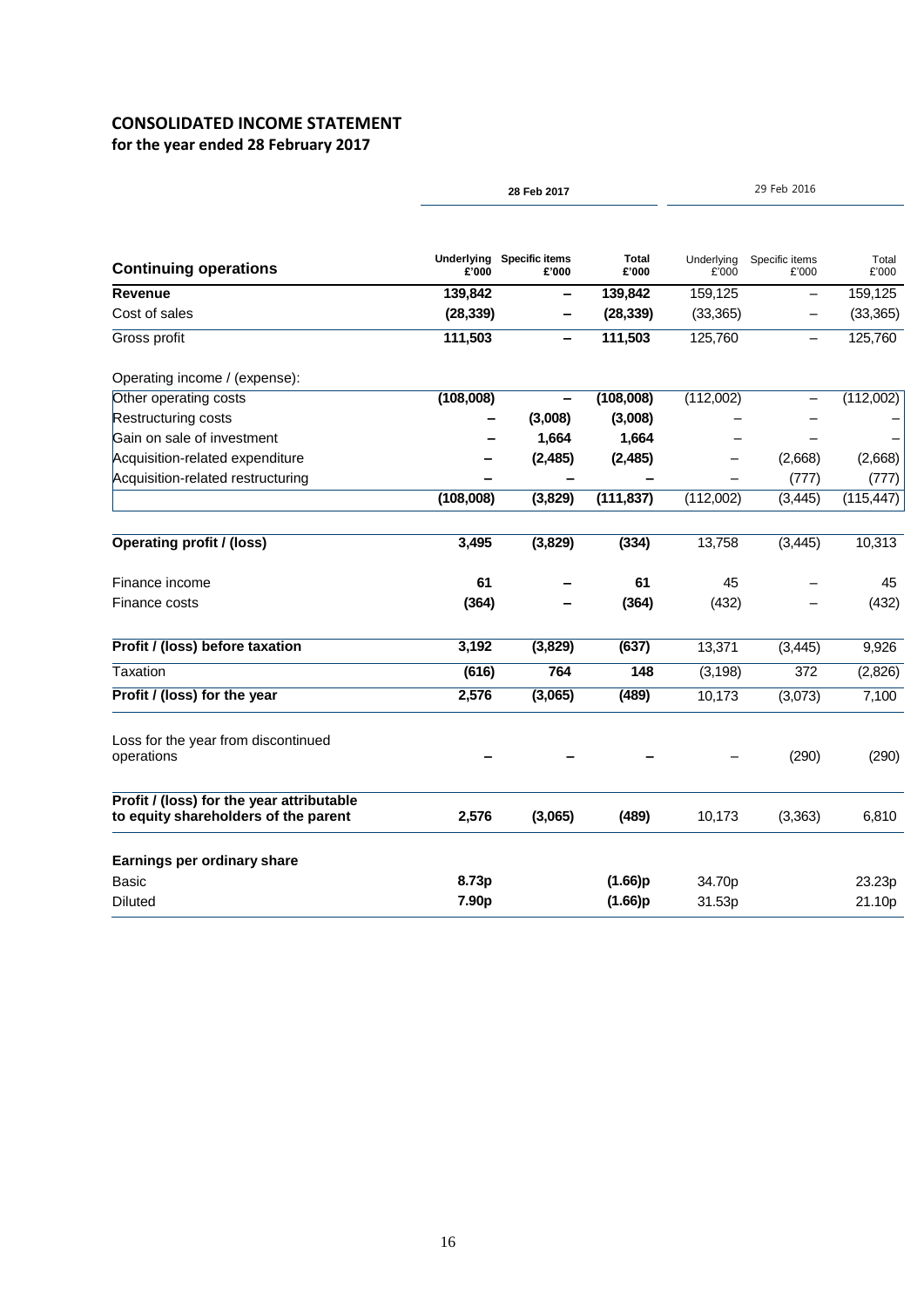# **CONSOLIDATED STATEMENT OF COMPREHENSIVE INCOME**

**for the year ended 28 February 2017**

|                                                                                                          | 28 Feb 2017<br>£'000 | 29 Feb 2016<br>£'000 |
|----------------------------------------------------------------------------------------------------------|----------------------|----------------------|
| (Loss)/profit for the year                                                                               | (489)                | 6,810                |
| Other comprehensive income/(expense)                                                                     |                      |                      |
| Items that will not be reclassified to profit or loss:                                                   |                      |                      |
| Actuarial loss on employee benefit schemes – net of tax                                                  | (2,956)              | (296)                |
| Items that are or may be reclassified to profit or loss:                                                 |                      |                      |
| Foreign exchange differences on retranslation of foreign operations                                      | 2,172                | 2,461                |
| Cash flow hedges – net of tax                                                                            | 305                  | (937)                |
| Total comprehensive (expense) / income for the year attributable to equity<br>shareholders of the parent | (968)                | 8,038                |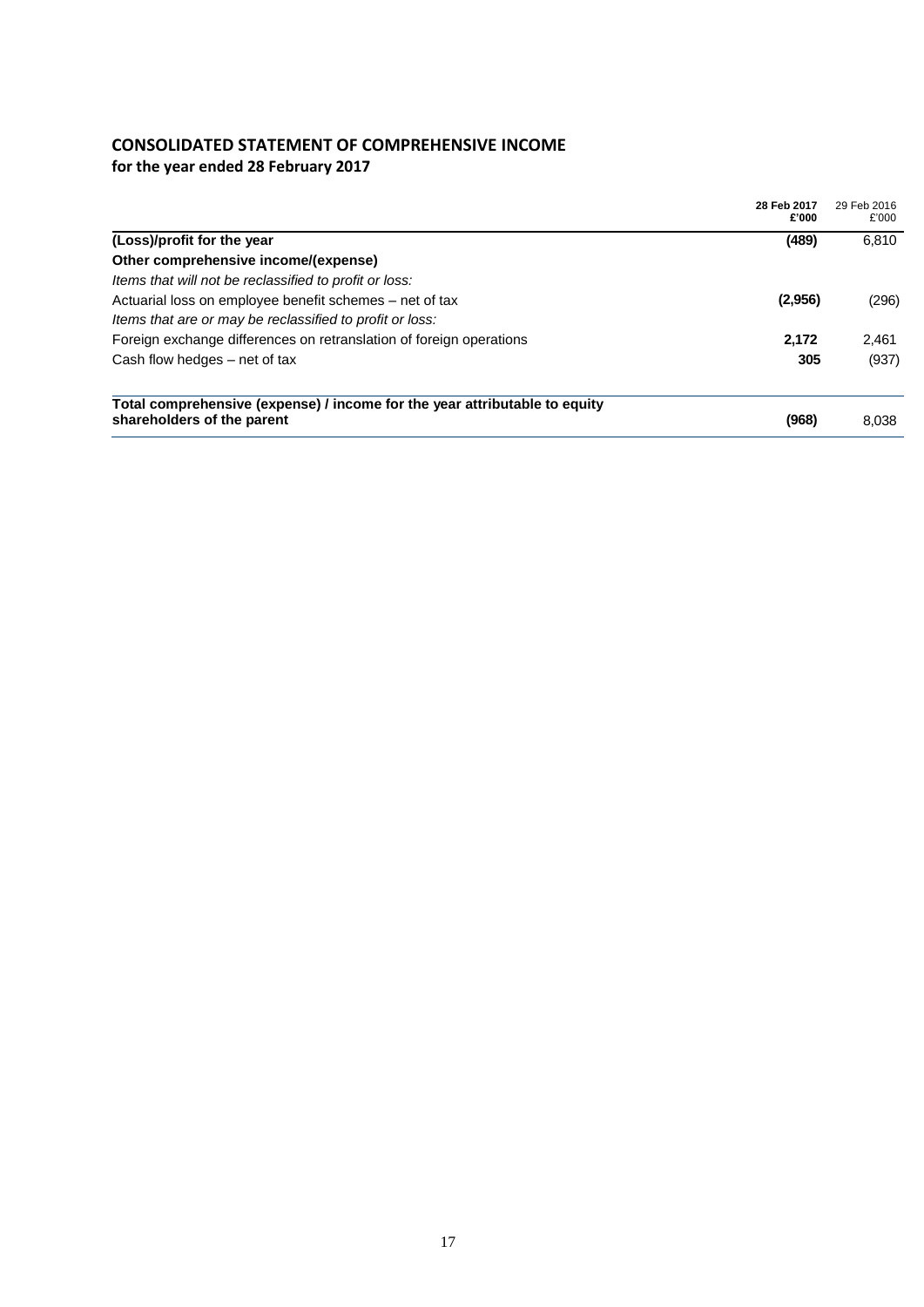# **CONSOLIDATED BALANCE SHEET**

**as at 28 February 2017**

|                                            | As at 28 Feb<br>2017 | As at 29 Feb<br>2016 |
|--------------------------------------------|----------------------|----------------------|
|                                            | £'000                | £'000                |
| <b>Non-current assets</b>                  |                      |                      |
| Goodwill                                   | 77,806               | 76,912               |
| Other intangible assets                    | 2,215                | 2,684                |
| Property, plant and equipment              | 4,561                | 5,104                |
| Investments                                | 1,356                | 1,537                |
| Deferred tax assets                        | 3,584                | 2,177                |
| Other long-term receivables                | 385                  | 355                  |
|                                            | 89,907               | 88,769               |
| <b>Current assets</b>                      |                      |                      |
| Trade and other receivables                | 57,199               | 58,135               |
| Cash and cash equivalents                  | 7,674                | 11,497               |
|                                            | 64,873               | 69,632               |
|                                            |                      |                      |
| <b>Total assets</b>                        | 154,780              | 158,401              |
| <b>Liabilities</b>                         |                      |                      |
| <b>Current liabilities</b>                 |                      |                      |
| Derivative financial instruments           | 852                  | 1,233                |
| Trade and other payables                   | 45,855               | 43,020               |
| Short-term borrowings                      | 622                  | 1,800                |
| Current tax payable                        | 996                  | 1,640                |
| Provisions                                 | 854                  | 729                  |
|                                            | 49,179               | 48,422               |
| <b>Non-current liabilities</b>             |                      |                      |
| Long-term borrowings                       |                      | 500                  |
| Deferred tax liabilities                   | 836                  | 430                  |
| Provisions                                 | 288                  | 533                  |
| Pension deficit                            | 4,305                | 1,211                |
|                                            | 5,429                | 2,674                |
| <b>Total liabilities</b>                   | 54,608               | 51,096               |
|                                            |                      |                      |
| <b>Total assets less total liabilities</b> | 100,172              | 107,305              |
| <b>Equity</b>                              |                      |                      |
| Share capital                              | 3,018                | 3,011                |
| Share premium                              | 52,510               | 52,314               |
| Shares to be issued                        | (2,962)              | (3, 439)             |
| Other reserves                             | 28,951               | 26,474               |
| Retained earnings                          | 18,655               | 28,945               |
| <b>Total equity</b>                        | 100,172              | 107,305              |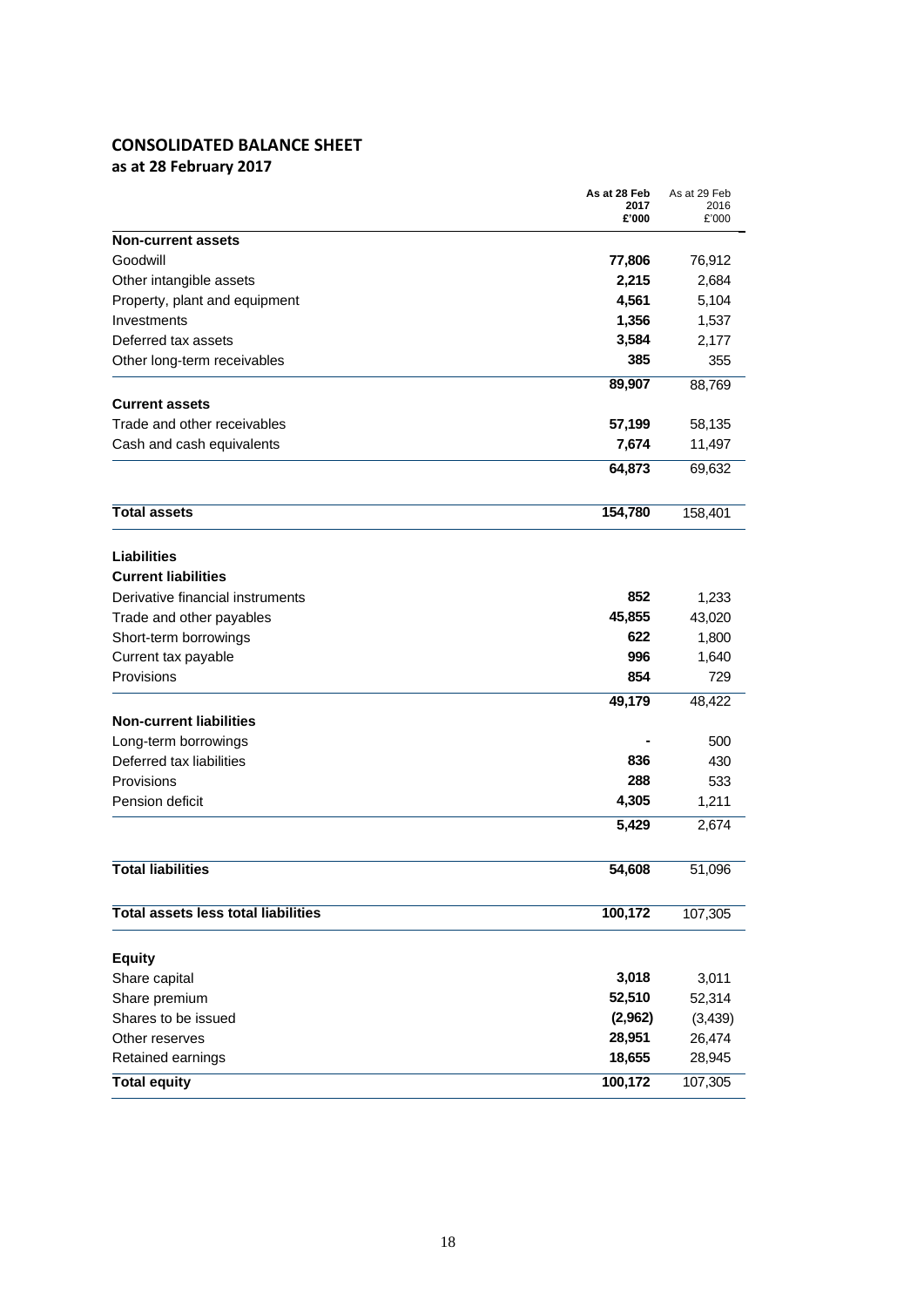# **CONSOLIDATED CASH FLOW STATEMENT**

**for the year ended 28 February 2017**

|                                                                | 28 Feb 2017<br>£'000 | 29 Feb 2016<br>£'000 |
|----------------------------------------------------------------|----------------------|----------------------|
| Cash flows from operating activities                           |                      |                      |
| Cash generated from operations                                 | 6,630                | 13,459               |
| Interest received                                              | 61                   | 45                   |
| Interest paid                                                  | (364)                | (432)                |
| Tax paid                                                       | (1,656)              | (2,688)              |
| Net cash generated from operating activities                   | 4,671                | 10,384               |
| Cash flows from investing activities                           |                      |                      |
| Purchase of property, plant and equipment and                  | (990)                |                      |
| computer software<br>Proceeds from sale of investments         | 1,779                | (2,098)              |
| Other long-term assets                                         | (30)                 | (111)                |
| Net cash used in investing activities                          | 759                  | (2,209)              |
|                                                                |                      |                      |
| Cash flows from financing activities                           |                      |                      |
| Proceeds from borrowings                                       | 622                  |                      |
| Repayment of borrowings                                        | (2,300)              | (6,800)              |
| Proceeds from issue of ordinary shares, excluding acquisitions | 203                  | 357                  |
| Dividends paid                                                 | (7, 858)             | (7,648)              |
| Purchase of own shares                                         | (650)                | (428)                |
| Net cash used in financing activities                          | (9,983)              | (14, 519)            |
| (Decrease)/increase in cash and cash equivalents               | (4, 553)             | (6, 344)             |
| Cash and cash equivalents at beginning of the period           | 11,497               | 16,289               |
| Foreign exchange differences                                   | 730                  | 1,552                |
| Cash and cash equivalents at end of the period                 | 7,674                | 11,497               |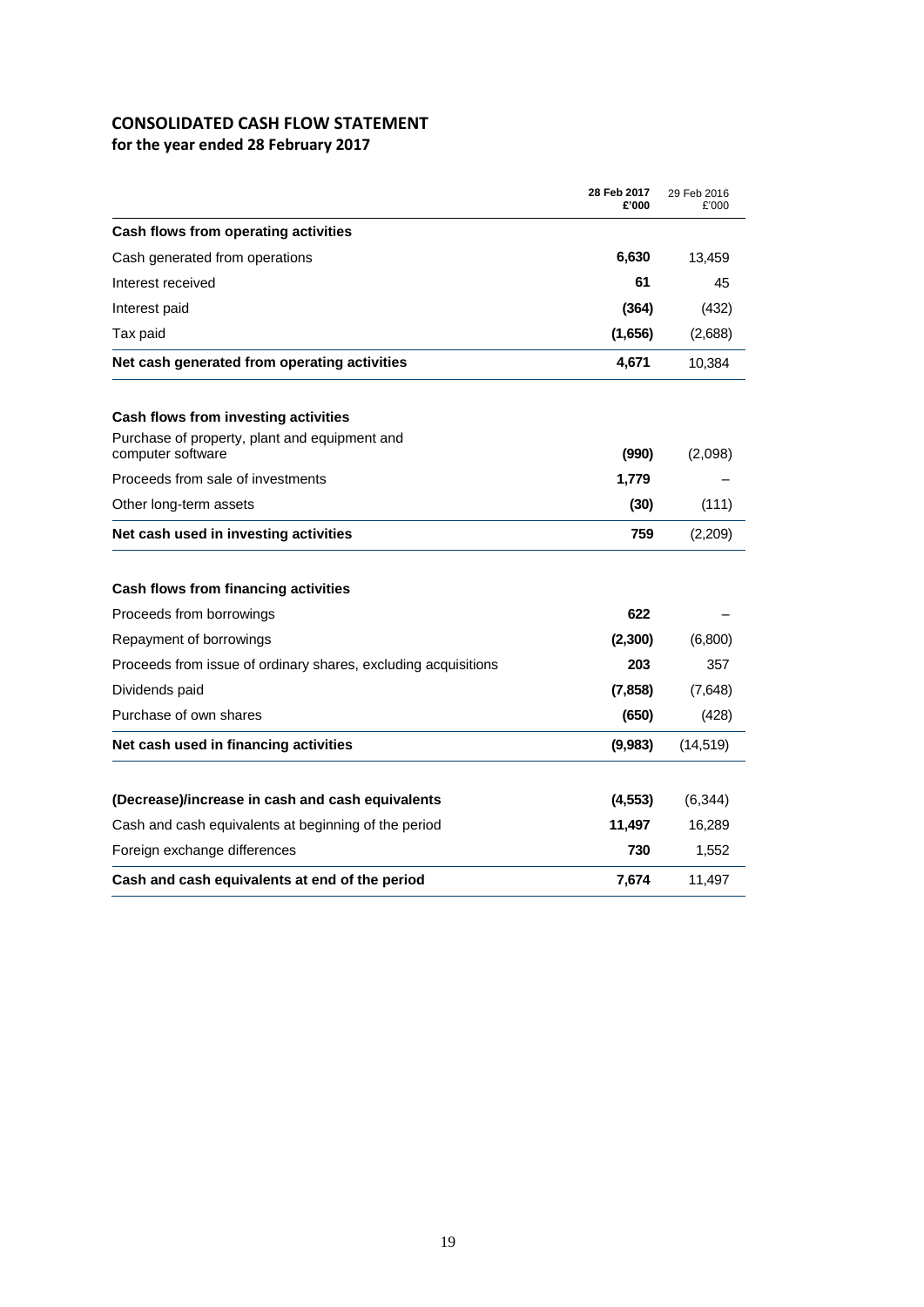# **CONSOLIDATED STATEMENT OF CHANGES IN TOTAL EQUITY for the year ended 28 February 2017**

|                                                             | Share<br>capital<br>£'000 | Share<br>premium<br>£'000 | Shares to<br>be issued<br>£'000 | Other<br>reserves<br>£'000 | Retained<br>earnings<br>£'000 | Total<br>equity<br>£'000 |
|-------------------------------------------------------------|---------------------------|---------------------------|---------------------------------|----------------------------|-------------------------------|--------------------------|
| At 1 March 2015                                             | 2,998                     | 51,970                    | (3,611)                         | 24,950                     | 27,966                        | 104,273                  |
| Profit for the year                                         |                           |                           |                                 |                            | 6,810                         | 6,810                    |
| Actuarial loss on employee benefits schemes -<br>net of tax |                           |                           |                                 |                            | (296)                         | (296)                    |
| Foreign exchange differences                                |                           |                           |                                 | 2,461                      |                               | 2,461                    |
| Cash flow hedges net of tax                                 |                           |                           |                                 | (937)                      |                               | (937)                    |
| Total recognised income in the year                         | —                         | -                         | $\overline{\phantom{0}}$        | 1,524                      | 6,514                         | 8,038                    |
| Dividends paid                                              |                           |                           |                                 |                            | (7,648)                       | (7,648)                  |
| Issue of shares                                             | 13                        | 344                       |                                 |                            |                               | 357                      |
| Purchase of own shares                                      |                           |                           | (428)                           |                            |                               | (428)                    |
| <b>ESOP</b> shares allocated                                |                           |                           | 600                             |                            | (600)                         |                          |
| Credit in respect of share option schemes                   |                           |                           |                                 |                            | 2,698                         | 2,698                    |
| Deferred tax on items taken to equity                       |                           |                           |                                 |                            | 15                            | 15                       |
| At 29 February 2016                                         | 3,011                     | 52,314                    | (3, 439)                        | 26,474                     | 28,945                        | 107,305                  |
| Loss for the year                                           |                           |                           |                                 |                            | (489)                         | (489)                    |
| Actuarial loss on employee benefits schemes -<br>net of tax |                           |                           |                                 |                            | (2,956)                       | (2,956)                  |
| Foreign exchange differences                                |                           |                           |                                 | 2,172                      |                               | 2,172                    |
| Cash flow hedges net of tax                                 |                           |                           |                                 | 305                        |                               | 305                      |
| Total recognised income in the year                         |                           |                           | $\overline{\phantom{0}}$        | 2,477                      | (3, 445)                      | (968)                    |
| Dividends paid                                              |                           |                           |                                 |                            | (7, 858)                      | (7, 858)                 |
| Issue of shares                                             | 7                         | 196                       |                                 |                            |                               | 203                      |
| Purchase of own shares                                      |                           |                           | (650)                           |                            |                               | (650)                    |
| <b>ESOP</b> shares allocated                                |                           |                           | 1,127                           |                            | (1, 127)                      |                          |
| Credit in respect of share option schemes                   |                           |                           |                                 |                            | 2,793                         | 2,793                    |
| Deferred tax on items taken to equity                       |                           |                           |                                 |                            | (653)                         | (653)                    |
| At 28 February 2017                                         | 3,018                     | 52,510                    | (2,962)                         | 28,951                     | 18,655                        | 100,172                  |

### **Note 1 – General Information**

The financial information set out above does not constitute the Group's statutory accounts for the years ended 28 February 2017 or 29 February 2016 but is derived from those accounts. Statutory accounts for 2016 have been delivered to the registrar of companies, and those for 2017 will be delivered in due course. The auditor has reported on those accounts; their reports were (i) unqualified; (ii) did not include a reference to any matters to which the auditor drew attention by way of emphasis without qualifying their report; and (iii) did not contain a statement under section 498 (2) or (3) of the Companies Act 2006.

### **Note 2 – Accounting Policies**

Whilst the financial information included in this preliminary announcement has been prepared in accordance with International Financial Reporting Standards (IFRSs) adopted for use in the European Union, this announcement does not itself contain sufficient information to comply with IFRSs. The Group expects to distribute full accounts that comply with IFRSs as adopted for use in the European Union on 1 June 2016.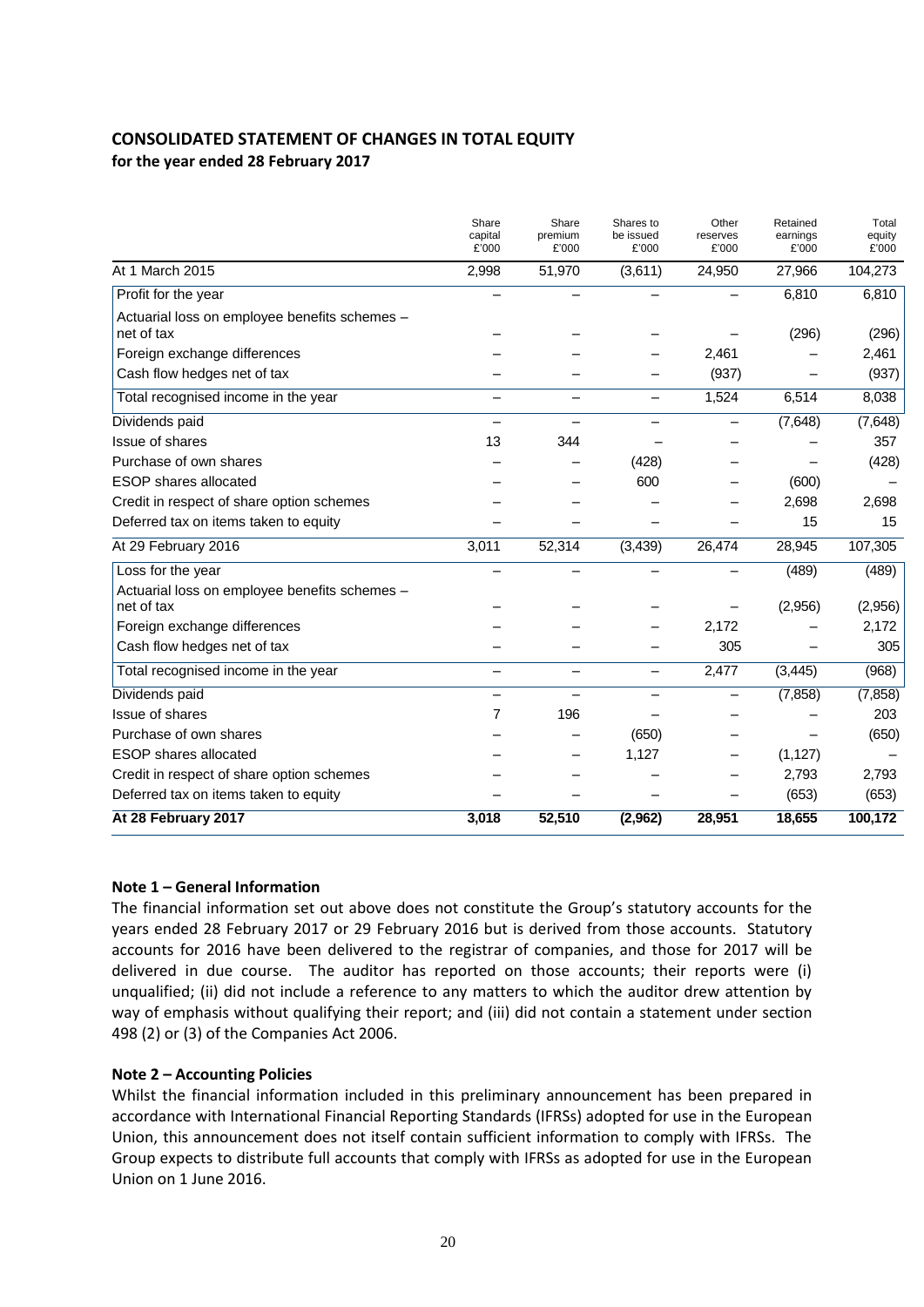# **Note 3 – Segmental Results**

| 2017                                           | Shipbroking<br>£'000 | Technical<br>£'000 | Logistics<br>£'000 | Central<br>£'000         | <b>Total</b><br>£'000 |
|------------------------------------------------|----------------------|--------------------|--------------------|--------------------------|-----------------------|
| Revenue                                        | 63,132               | 42,860             | 33,850             | $\overline{\phantom{0}}$ | 139,842               |
| Underlying operating profit                    | 7,882                | (2,920)            | 1,254              | (2,721)                  | 3,495                 |
| Restructuring costs                            | (64)                 | (2,852)            | (92)               | $\overline{\phantom{0}}$ | (3,008)               |
| Gain on sale of investment                     | 1,538                |                    | 126                | $\overline{\phantom{0}}$ | 1,664                 |
| Acquisition-related expenditure                | (1,707)              | (236)              | (33)               | (509)                    | (2, 485)              |
| Operating profit / (loss)                      | 7,649                | (6,008)            | 1,255              | (3,230)                  | (334)                 |
| Finance expense – net                          |                      |                    |                    |                          | (303)                 |
| Loss before taxation                           |                      |                    |                    |                          | (637)                 |
| Taxation                                       |                      |                    |                    |                          | 148                   |
| Profit for the year from continuing operations |                      |                    |                    |                          | (489)                 |

| 2016                                           | Shipbroking<br>£'000 | Technical<br>£'000 | Logistics<br>£'000 | Central<br>£'000 | Total<br>£'000 |
|------------------------------------------------|----------------------|--------------------|--------------------|------------------|----------------|
| <b>Segment revenue</b>                         | 70,699               | 55,612             | 34,143             |                  | 160,454        |
| Inter-segment revenue                          |                      | (1,329)            |                    |                  | (1, 329)       |
| <b>Revenue</b>                                 | 70,699               | 54,283             | 34,143             |                  | 159,125        |
| Underlying operating profit                    | 9,653                | 5,201              | 1,577              | (2,673)          | 13,758         |
| Acquisition-related expenditure                | (2,476)              | (159)              | (33)               |                  | (2,668)        |
| Acquisition-related restructuring              | (777)                |                    |                    |                  | (777)          |
| Operating profit                               | 6,400                | 5,042              | 1,544              | (2,673)          | 10,313         |
| Finance expense – net                          |                      |                    |                    |                  | (387)          |
| Profit before taxation                         |                      |                    |                    |                  | 9,926          |
| Taxation                                       |                      |                    |                    |                  | (2,826)        |
| Profit for the year from continuing operations |                      |                    |                    |                  | 7,100          |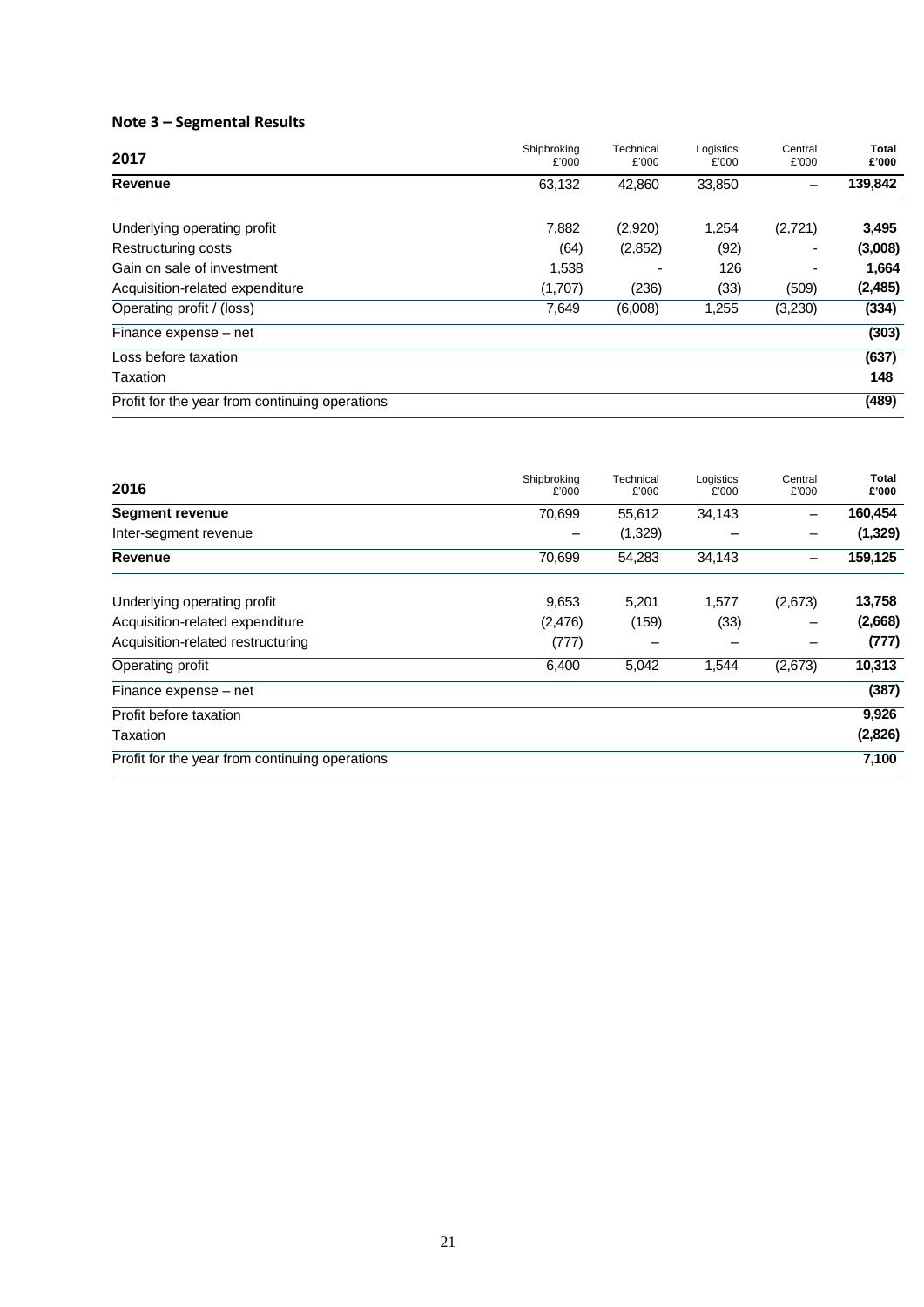#### **Note 4 – Specific Items**

The following is a summary of specific items incurred:

|                                                                                               | 2017<br>£'000 | 2016<br>£'000 |
|-----------------------------------------------------------------------------------------------|---------------|---------------|
| Restructuring costs                                                                           | (3,008)       |               |
| Gain on sale of investment                                                                    | 1,664         |               |
| Acquisition-related expenditure                                                               |               |               |
| Amortisation charge of intangible assets                                                      | (501)         | (1,080)       |
| Group share retention plan directly attributable to the acquisition of ACM Shipping Group plc | (1, 475)      | (1,588)       |
| Other acquisition related costs                                                               | (509)         |               |
|                                                                                               | (2, 485)      | (2,668)       |
| Acquisition-related restructuring                                                             |               |               |
| Acquisition-related restructuring following the acquisition of ACM Shipping Group plc         |               | (777)         |

#### **Note 5 – Dividend**

The Directors are proposing a final dividend in respect of the financial year ended 28 February 2017 of 5 pence per share, taking the total dividend for the year to 14 pence (2016: 26 pence). This will absorb an estimated £1.5 million (2016: £5.0 million) of shareholders funds.

#### **Note 6 - Earnings per share**

Basic earnings per share is calculated by dividing the earnings attributable to ordinary shareholders by the weighted average number of ordinary shares outstanding during the year, excluding 657,123 ordinary shares held by the Employee Share Ownership Plans (2016: 760,409 shares) which are treated as cancelled.

For diluted earnings per share, the weighted average number of ordinary shares in issue is adjusted to assume conversion of all dilutive ordinary shares. The Group has one class of potential dilutive ordinary shares being those options granted to employees where the exercise price is less than the average market price of the Company's ordinary shares during the year.

| <b>Total operations</b>                                 | 2017<br>£'000  | 2016<br>£'000 |
|---------------------------------------------------------|----------------|---------------|
| (Loss)/profit for the year attributable to shareholders | (489)          | 6,810         |
|                                                         |                |               |
|                                                         | pence          | pence         |
| Basic earnings per share                                | (1.66)         | 23.23         |
| Effect of dilutive share options                        | $\blacksquare$ | (2.13)        |
| Diluted earnings per share                              | (1.66)         | 21.10         |